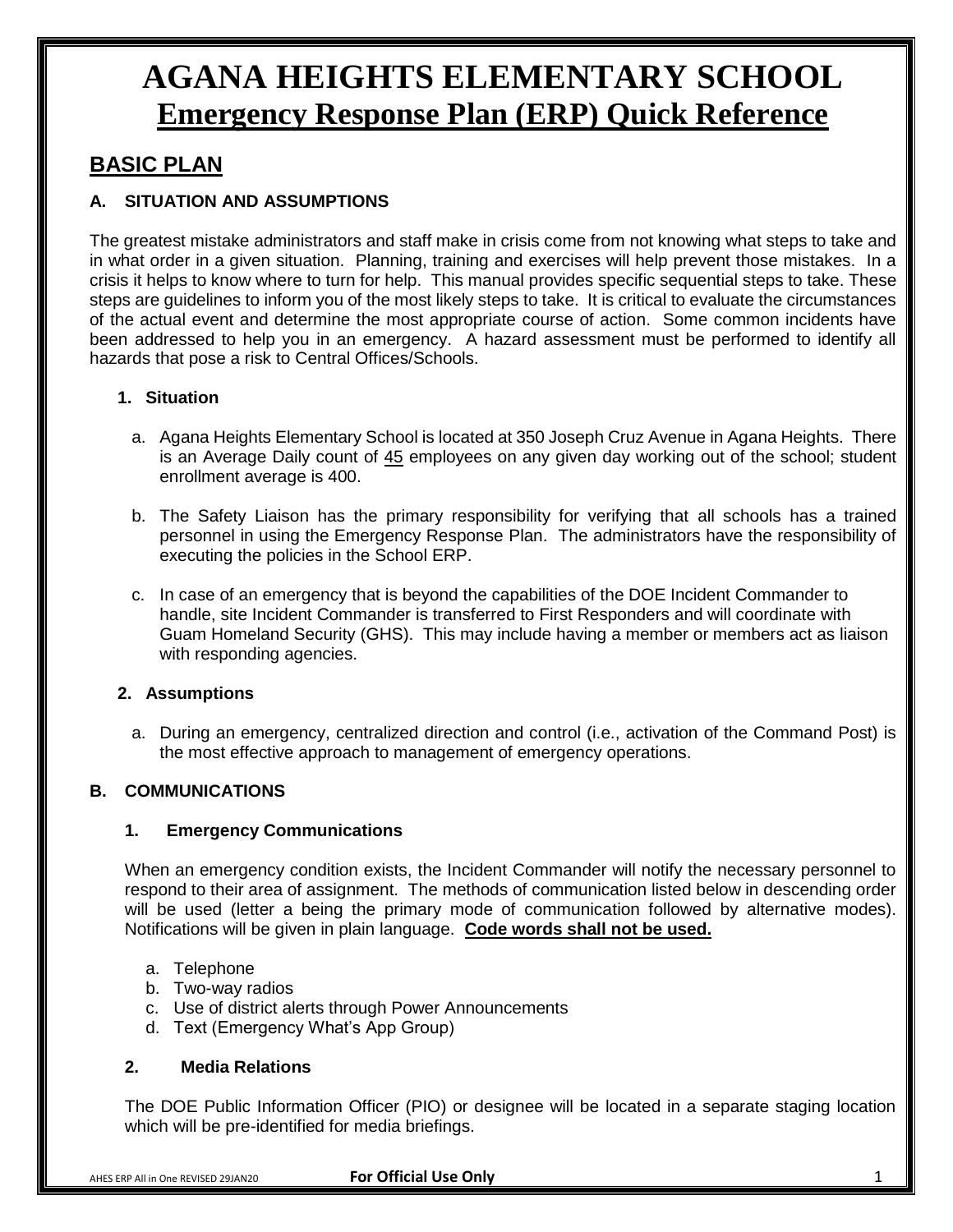### **Emergency Contact Numbers**

| <b>Public Safety/Government Agencies</b>    | <b>Number</b>          |
|---------------------------------------------|------------------------|
| <b>General Emergency</b>                    | $911*$                 |
| <b>Guam Airport Police</b>                  | 646-0308/21            |
| Hagatna Guam Police                         | 475-8537               |
| <b>Barrigada Fire Station</b>               | 734-2264               |
| <b>Homeland Security</b>                    | 475-9600               |
| <b>Guam Memorial Hospital</b>               | 647-2230               |
| <b>GMH Emergency Room Poison Center</b>     | 647-2281               |
| <b>DPHSS Health Services</b>                | 735-7110/17            |
| <b>Guam Environmental Protection Agency</b> | 300-4751/2             |
| <b>DPW</b>                                  | 646-3166               |
| <b>DOE Contacts</b>                         | <b>Number</b>          |
| Superintendent of Education                 | 300-1547               |
| <b>Deputy ESCL</b>                          | 300/1628<br>488-1995   |
| <b>Deputy FAS</b>                           | 300-1556<br>488-2234   |
| Deputy CII                                  | 300-1630<br>797-3320   |
| Deputy AA                                   | 300-1677<br>482-1268   |
| Safety Liaison                              | 300-1623/4<br>777-3866 |
| <b>SPED Transportation</b>                  | 300-2292               |
| <b>Facilities &amp; Maintenance</b>         | 475-0629 / 0630        |
| <b>CIP</b>                                  |                        |
| <b>Food Service Administrator</b>           |                        |
|                                             |                        |
|                                             |                        |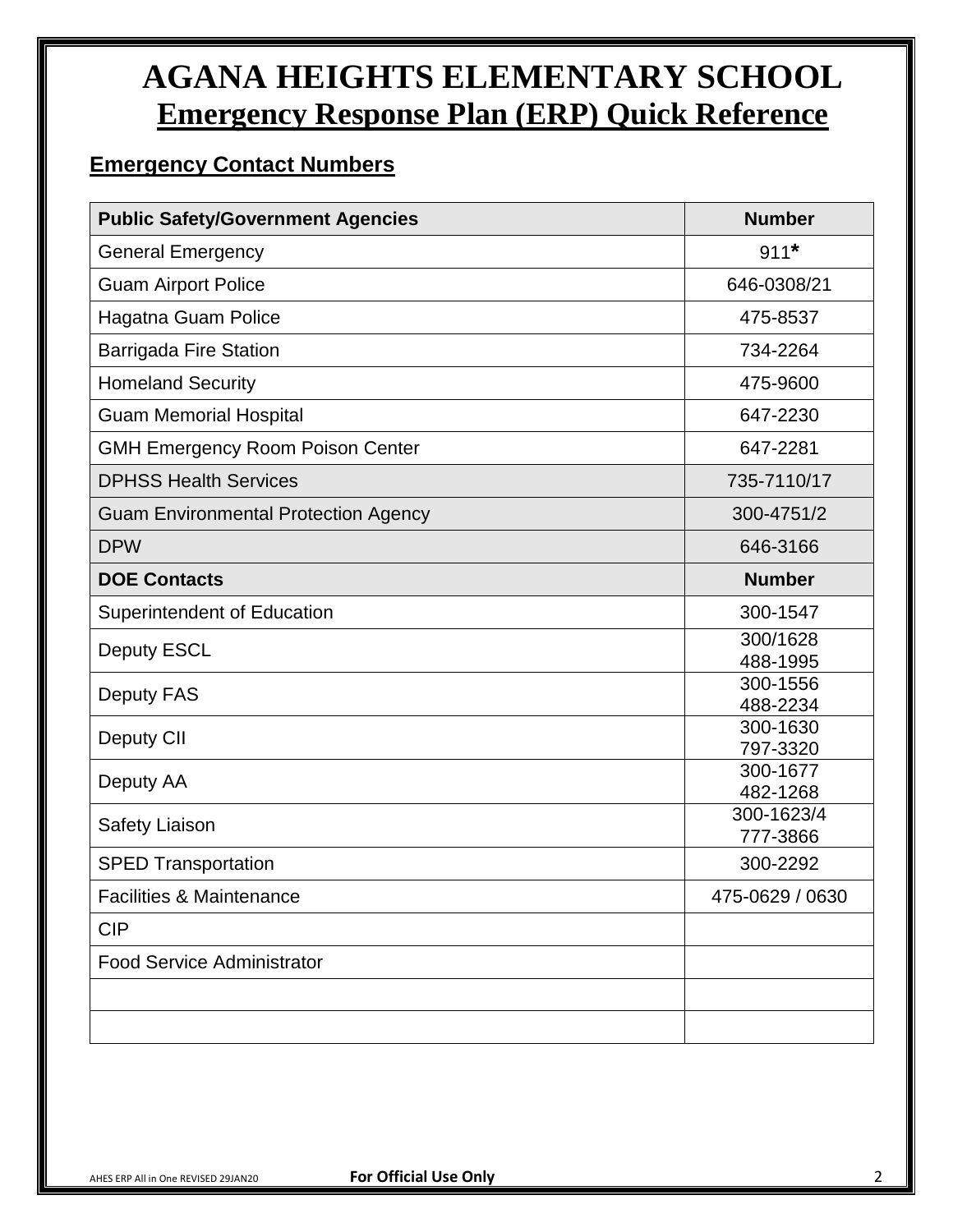### **SITE ASSIGNMENTS AND STAGING AREAS**

#### **On Site Locations and Staging Areas (Lockdown or Shelter in Place)**

|                             | <b>Primary</b>     | <b>Secondary</b> | <b>Tertiary</b>  |
|-----------------------------|--------------------|------------------|------------------|
| <b>On Site Command Post</b> | <b>Main Office</b> | Library          | Teachers' Lounge |
| Triage / First Aid Station  | Nurse's Office     | Library          | Teachers' Lounge |
| Law Enforcement Staging     | <b>Main Office</b> | Library          | Teachers' Lounge |
| <b>Fire Staging</b>         | <b>Main Office</b> | Library          | Teachers' Lounge |
| <b>Public Works Staging</b> | <b>Main Office</b> | Library          | Teachers' Lounge |
|                             |                    |                  |                  |
|                             |                    |                  |                  |
|                             |                    |                  |                  |
|                             |                    |                  |                  |
|                             |                    |                  |                  |
|                             |                    |                  |                  |

| Off Site Locations and Staging Areas (Evacuation or Reunification) |                |                          |                           |
|--------------------------------------------------------------------|----------------|--------------------------|---------------------------|
|                                                                    | <b>Primary</b> | <b>Secondary</b>         | <b>Tertiary</b>           |
| <b>Off Site Command Post</b>                                       | AH Gym         | <b>AH Baseball Field</b> | <b>AH Catholic Church</b> |
| Triage / First Aid                                                 | AH Gym         | <b>AH Baseball Field</b> | <b>AH Catholic Church</b> |
| Media Staging                                                      | AH Gym         | AH Baseball Field        | <b>AH Catholic Church</b> |
| Law Enforcement Staging                                            | AH Gym         | <b>AH Baseball Field</b> | <b>AH Catholic Church</b> |
| Fire Staging                                                       | AH Gym         | <b>AH Baseball Field</b> | AH Catholic Church        |
| <b>Public Works Staging</b>                                        | AH Gym         | <b>AH Baseball Field</b> | <b>AH Catholic Church</b> |
| <b>Utilities Staging</b>                                           | AH Gym         | <b>AH Baseball Field</b> | <b>AH Catholic Church</b> |
|                                                                    |                |                          |                           |
|                                                                    |                |                          |                           |
|                                                                    |                |                          |                           |
|                                                                    |                |                          |                           |
|                                                                    |                |                          |                           |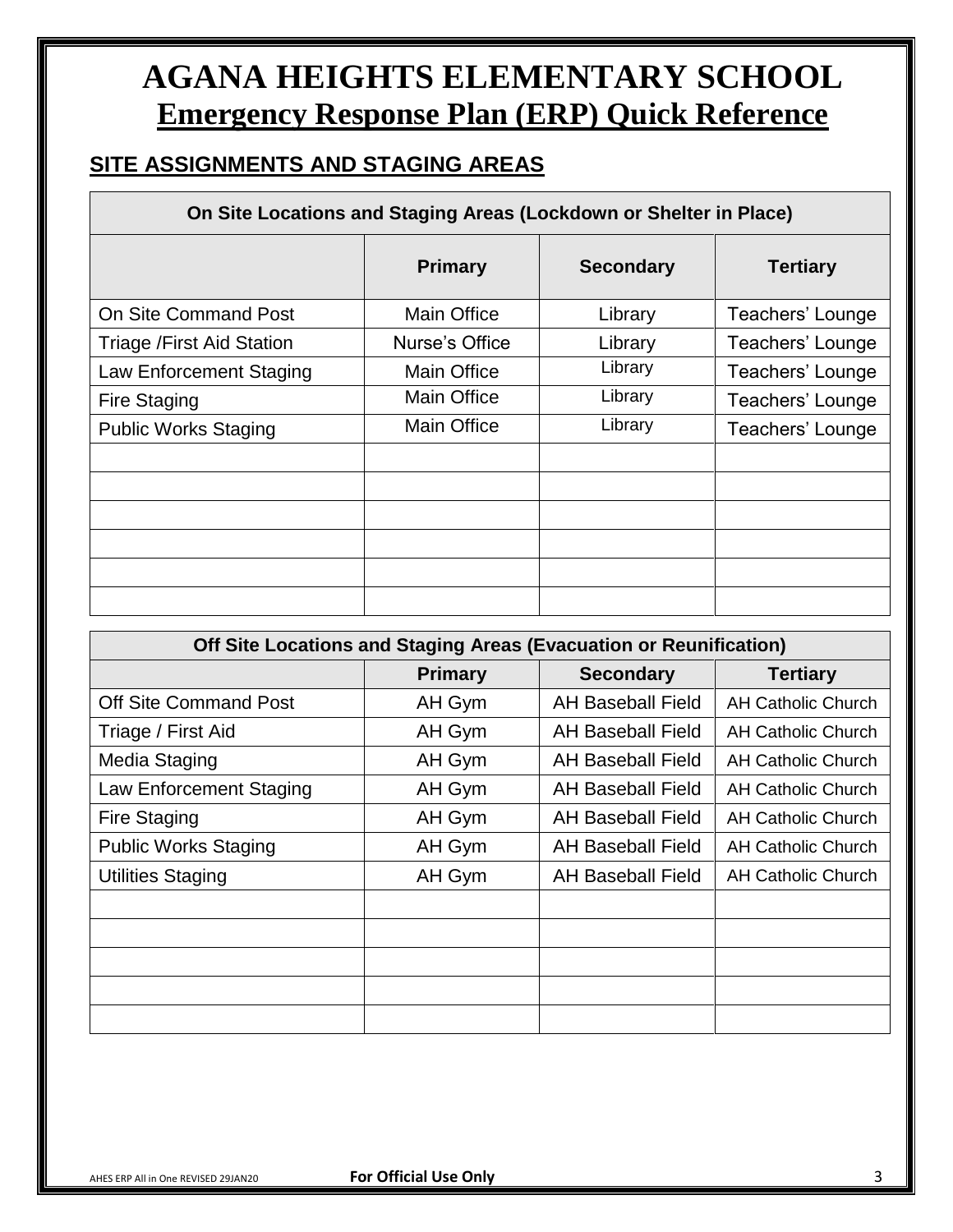### **ICS ASSIGNMENTS**

When determining ICS assignments, it is recommended that the IC distribute the staff skills survey form to all employees to determine training special skills and capabilities. Please refer to appendix D for the form.

| <b>POSITION</b>            | 1 <sup>ST</sup> (Primary) | $2^{ND}(Alt)$              | $3rd$ (Alt)                |
|----------------------------|---------------------------|----------------------------|----------------------------|
| <b>Incident Commander</b>  | Principal                 | <b>Admin Assistant</b>     | Librarian                  |
| <b>Safety Liaison</b>      | SA III (#1)               | SA III (#2)                | <b>Building Custodian</b>  |
| <b>Information Officer</b> | Librarian                 | <b>Instructional Coach</b> | <b>Special Programs</b>    |
| <b>Operations</b>          | <b>Admin Assistant</b>    | Librarian                  | <b>Computer Operator</b>   |
| Communications             | <b>Computer Operator</b>  | Clerk III                  | <b>Instructional Coach</b> |
| Recorder                   | Clerk III                 | Counselor                  | Clerk I                    |
| Security                   | SA <sub>I</sub>           | <b>Computer Operator</b>   | Clerk III                  |
| Search & Rescue            | SA III (#2)               | <b>Building Custodian</b>  | SA <sub>I</sub>            |
| Safety/Damage              | <b>Building Custodian</b> | SA <sub>I</sub>            | SA III (#1)                |
| <b>Medical/First Aid</b>   | <b>Nurse</b>              | Clerk I                    | <b>Admin Assistant</b>     |
|                            |                           |                            |                            |
|                            |                           |                            |                            |
|                            |                           |                            |                            |
|                            |                           |                            |                            |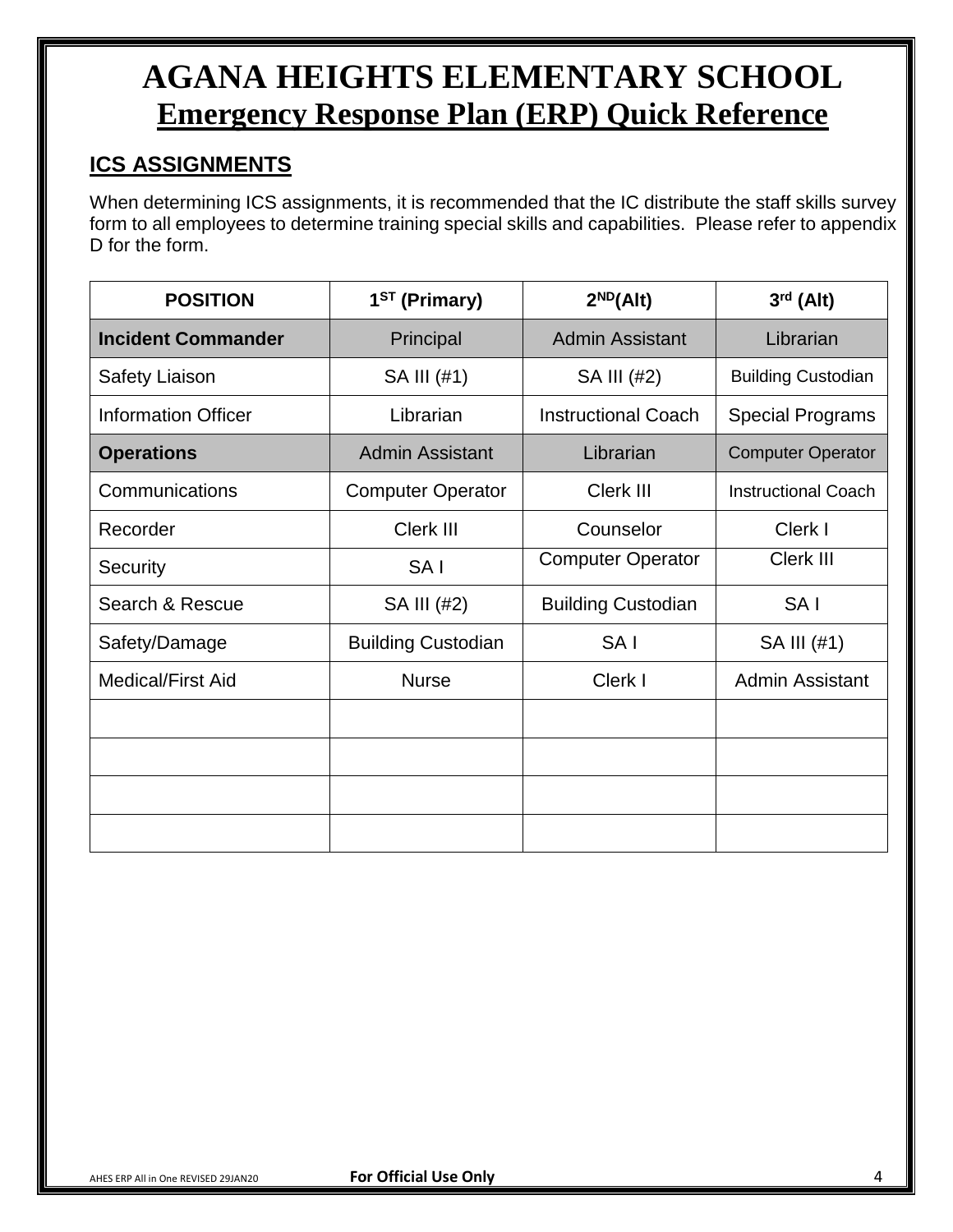### **ORGANIZATIONAL CHART**

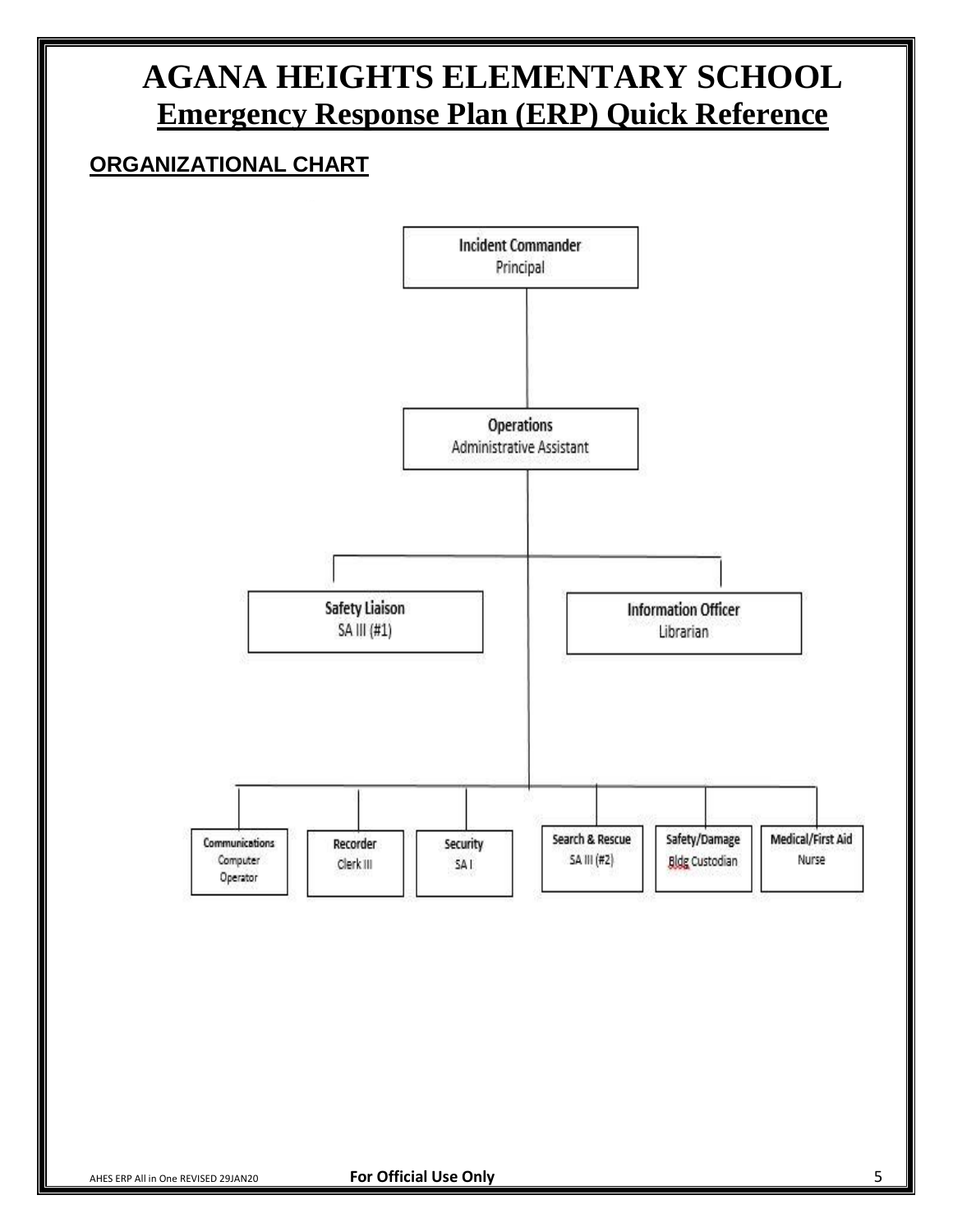#### **SCHOOL MAP**

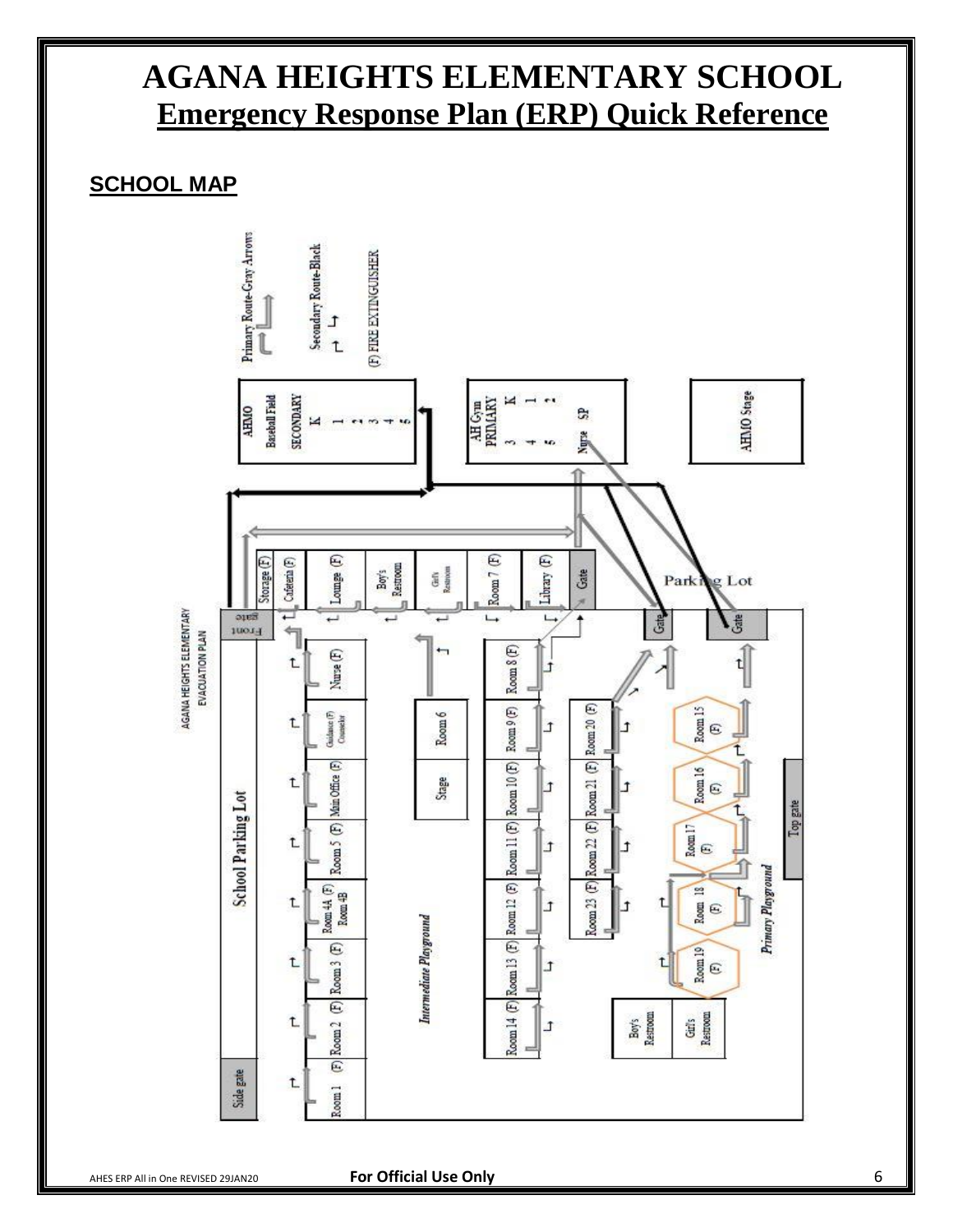# **THREAT CONDITION**

|               | <b>HIGH RISK</b>                                                         |  |
|---------------|--------------------------------------------------------------------------|--|
|               | <b>IMMEDIATE THREAT</b>                                                  |  |
|               | Keep doors on lock position                                              |  |
|               | Ensure doors are secured                                                 |  |
|               | Make security part of your routine                                       |  |
|               | Close down offices if recommended to do so by                            |  |
| <b>RED</b>    | authorities                                                              |  |
|               | <b>Command &amp; Control Messaging</b><br>$\bullet$                      |  |
|               | All employee review emergency procedures and<br>supplies                 |  |
|               | Maintain situational awareness and report suspicious                     |  |
|               | activity to Police                                                       |  |
|               |                                                                          |  |
|               | <b>MEDIUM RISK</b>                                                       |  |
|               | <b>POSSIBLE THREAT</b>                                                   |  |
|               | <b>Lock Doors</b>                                                        |  |
|               | Make security part of your routine                                       |  |
|               | All employee review emergency procedures and                             |  |
| <b>YELLOW</b> | supplies                                                                 |  |
|               | Reception desk must be manned at all times.                              |  |
|               | Maintain situational awareness and report suspicious<br>$\bullet$        |  |
|               | activity to Police                                                       |  |
|               | <b>Command &amp; Control Messaging</b>                                   |  |
|               |                                                                          |  |
|               | <b>LOW RISK</b>                                                          |  |
|               | <b>NORMAL OPERATIONS</b>                                                 |  |
|               | Ensure staff members continue training on i.e. first<br>aid, CPR and AED |  |
|               | Practice your emergency exercise                                         |  |
| <b>GREEN</b>  | Lock doors (optional)                                                    |  |
|               | Maintain situational awareness and report suspicious                     |  |
|               | activity to Police                                                       |  |
|               | All exit doors must be secured at all times (All Threat<br>Con Levels)   |  |
|               |                                                                          |  |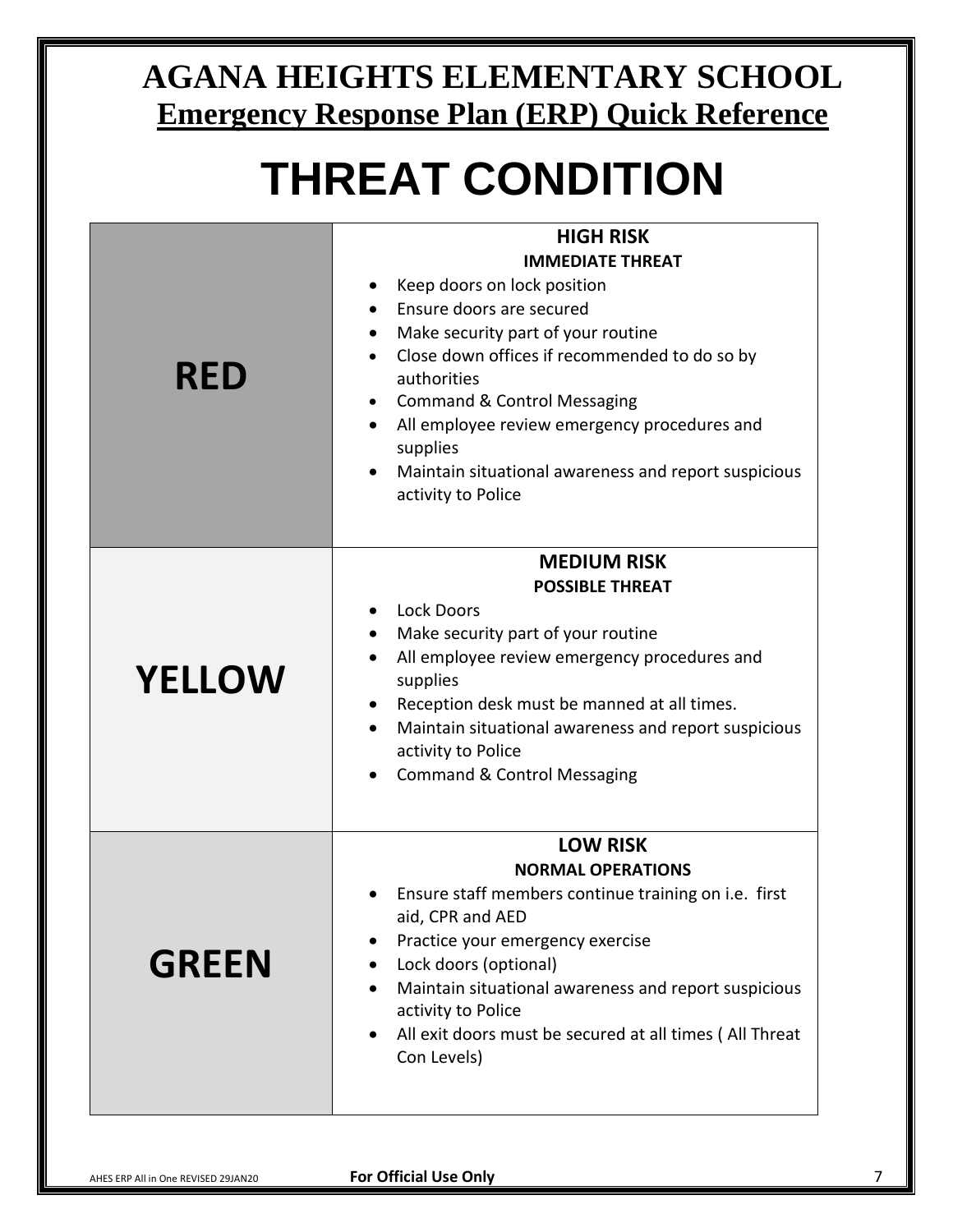#### **BOMB THREAT**

#### **1. Planning and Preparation**

#### **Planning Considerations**

- Coordinate with law enforcement & first responders to ensure smooth handling of a bomb threat
- Develop clear-cut primary and alternate levels of authority (referred to in this document as Incident Commander, GDOE maintains Incident Command for low and medium threat levels
- Select Evacuation Teams and Search Teams as needed
- Develop training plan
- Determine search procedures
- Designate control center locations
- Plan for emergency assistance (police, fire, etc.)
- Establish primary and alternate evacuation routes and assembly areas
- Establish evacuation signal(s)
- Develop a communications plan
- Determine procedures for accessing/shutting off & reactivating utilities

#### **Preparation Considerations**

- Control building access
- Implement strict master key control
- Inspect incoming parcels
- Safeguard confidential material
- All sensitive materials should be secured (personal identifiable information- PII) and computers turned off
- Keep exits unobstructed
- Ensure adequate internal/external emergency lighting
- Utilize electronic surveillance

#### **2. Emergency Toolkit Contents**

*Items you may want to consider including in your Emergency Toolkit, which will be taken to the Incident Command Post, are: First Aid Kit, Class Rosters, Student and Employee Emergency Information*

#### **Building Facility**

- Blueprints and floor plans or site map of building
- Video, photographs or CD depicting building interior and exterior

#### **Personnel Information**

- Building Emergency Response Team (ERT) member contact information and assignments
- List of personnel trained in CPR and/or first aid
- Updated list, with pictures if possible, of all staff/personnel
- Staff/visitors sign-in/out sheets that include names and dates; Include provision for staff/visitors transported to medical facilities
- List of staff with special needs and description of need
- Contact information for neighboring/contiguous buildings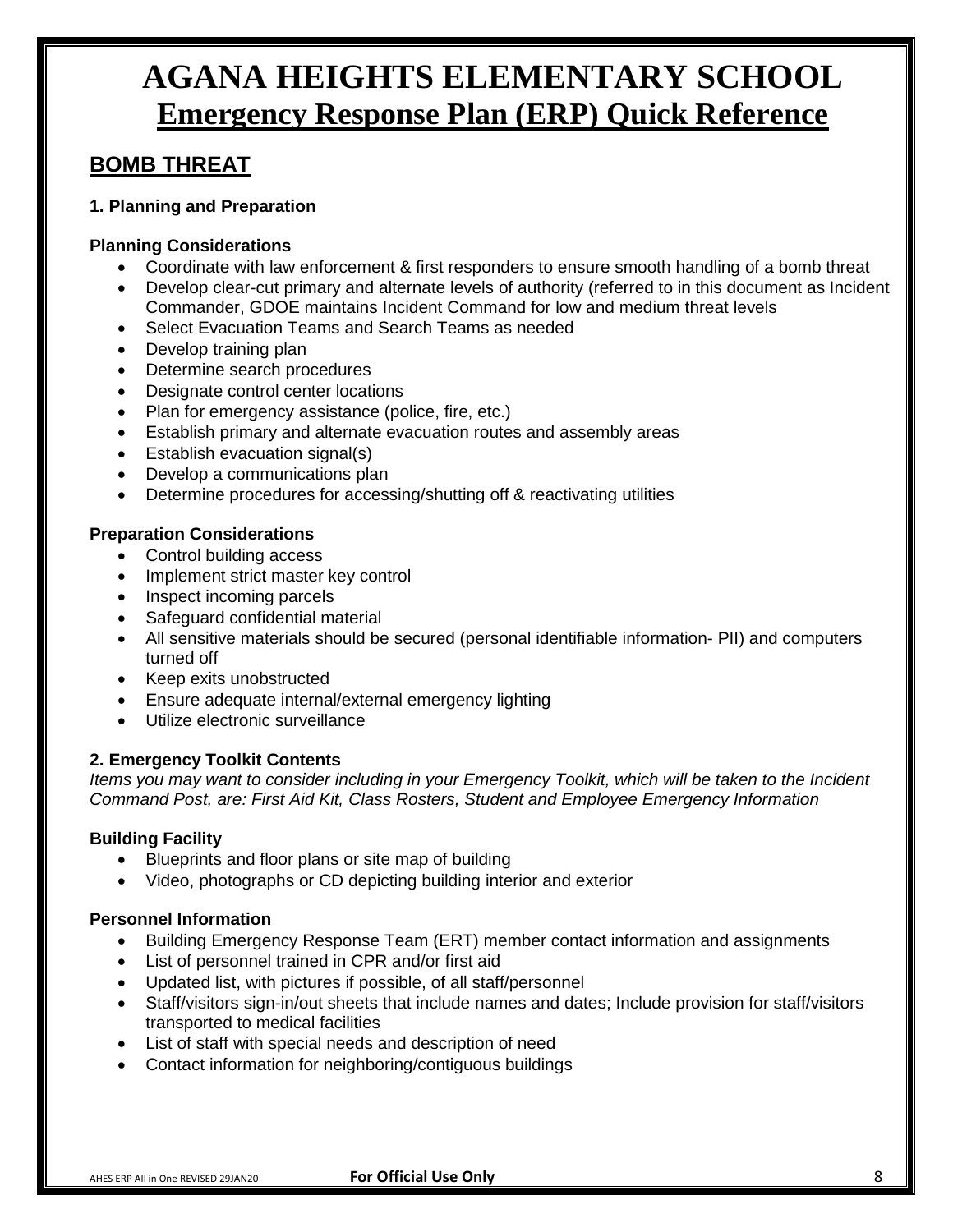#### **Additional Emergency Action Resources**

- Reflective vests for Building Emergency Response Team members with identifying marks
- Bullhorn with charged batteries
- AM/FM portable radio
- Flashlights and batteries
- Local street and zone maps
- Clipboards
- Writing materials (legal pads/pens/pencils/markers)
- Plastic red/yellow tape for cordoning off areas

#### **3. Receiving a Threat**

#### **Phoned Threat**

- **Remain Calm & DO NOT HANG UP**
- If possible, signal other staff members to listen & notify Incident Commander and authorities
- If the phone has a display, copy the number and/or letters on the window display
- Write down the exact wording of the threat
- Keep the caller on for as long as possible, use the Bomb Threat Checklist to gather as much information as possible
- Record, if possible
- Fill out the Bomb Threat Checklist immediately
- Be available for interviews with the building's emergency response team and law enforcement

#### **Verbal Threat**

- If the perpetrator leaves, note which direction they went
- Notify the Administrator and authorities
- Write down the threat exactly as it was communicated
- Note the description of the person who made the threat:
	- Name (if known)
		- Race
		- Gender
		- Type/Color of clothing
		- Body size (height/weight)
		- Hair & eye color
		- Distinguishing features
		- Voice (loud, deep, accent, etc.)

#### **Written Threat**

- Handle the document as little as possible
- Notify the Administrator and authorities
- Rewrite the threat exactly as is on another sheet of paper note the following:
	- o Date/time/location document was found
	- o Any situations or conditions surrounding the discovery/delivery
	- $\circ$  Full names of any personnel who saw the threat
- Secure the original threat; DO NOT alter the item in any way
- If small/removable, place in a bag or envelope
- If large/stationary, secure the location

AHES ERP All in One REVISED 29JAN20 **For Official Use Only** 9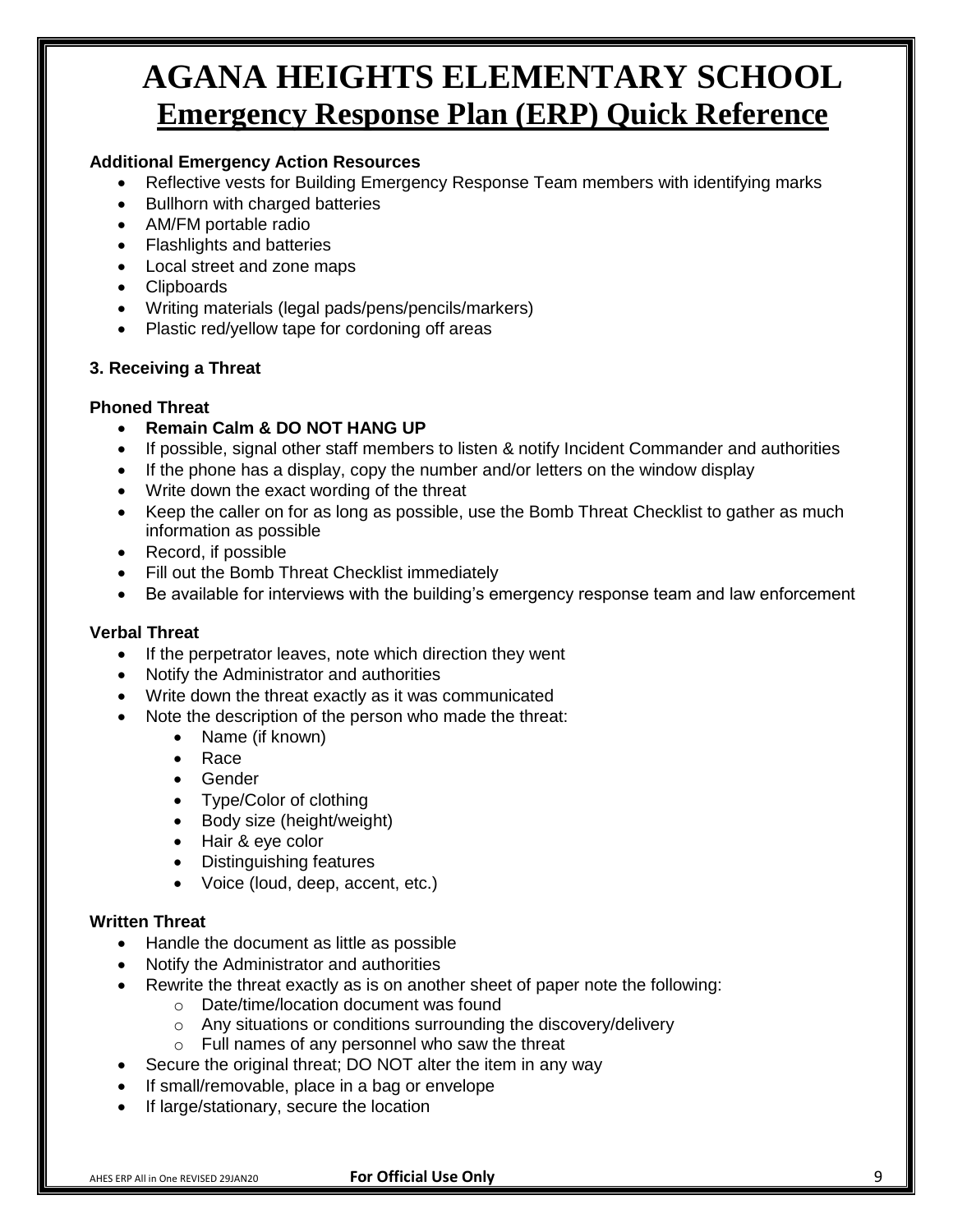#### **E-mailed Threat**

- Leave the message open on the computer
- Notify the Administrator and authorities
- Print, photograph, or copy the message and subject line, note the date and time

#### **4. Threat Assessment**

A totality of the circumstances standard suggests that there is no single deciding factor that one must consider all the facts, the context, and conclude from the whole picture whether there is a possible threat. All threats should be carefully evaluated**. Refer to the Risk Assessment Matrix (RAM) for details. Note: This is close hold for Incident Commanders, Crisis Response Team and First Responders.**

#### **5. Staff Response to Bomb Threat**

#### **Protocol when receiving a threat:**

- Stay Calm
- Type of Threats Received:
	- **Call:** Write down as much information regarding the threat and report to Administrator
	- **Written:** Report writing to the Administrator
- Administrator reports to Superintendent/Deputies via call or "GDOE School Emergency" WhatsApp group of threat.
- Incident Commander (IC) utilizes RAM to determine Low, Medium. High level threat and gives instructions to Building Commander (BC).

#### **Low Threat Level:**

- Shelter in place Shield and cover
- Employees conducts a sweep of the building with the assistance of the School Administrators.
- DOE Emergency Response Team assists School Administrator of sweep of building.
- School Employees reports all clear of building to School Administrator.
- ALL CLEAR issued by IC and normal operations resumes.

#### **Medium Threat Level:**

- Shelter in Place/Controlled evacuation until select area or full evacuation determined (determined by IC)
- Employees conducts a sweep of building with the assistance of the School Administrators.
- DOE Emergency Response Team assists School Administrator of sweep of building.
- School Employees reports all clear of building to School Administrator.
- ALL CLEAR issued by IC and normal operations resumes.

#### **High Threat Level:**

- Evacuation of school to primary area
- School Employees conducts a sweep of building with the assistance of School Administrators.
- DOE Emergency Response Team assists School Administrators of sweep of building
- GPD takes over as Incident Commander (IC)
- GPD IC clears and transfers IC to School IC for reverse evacuation and resumption of normal operation.

AHES ERP All in One REVISED 29JAN20 **For Official Use Only**

10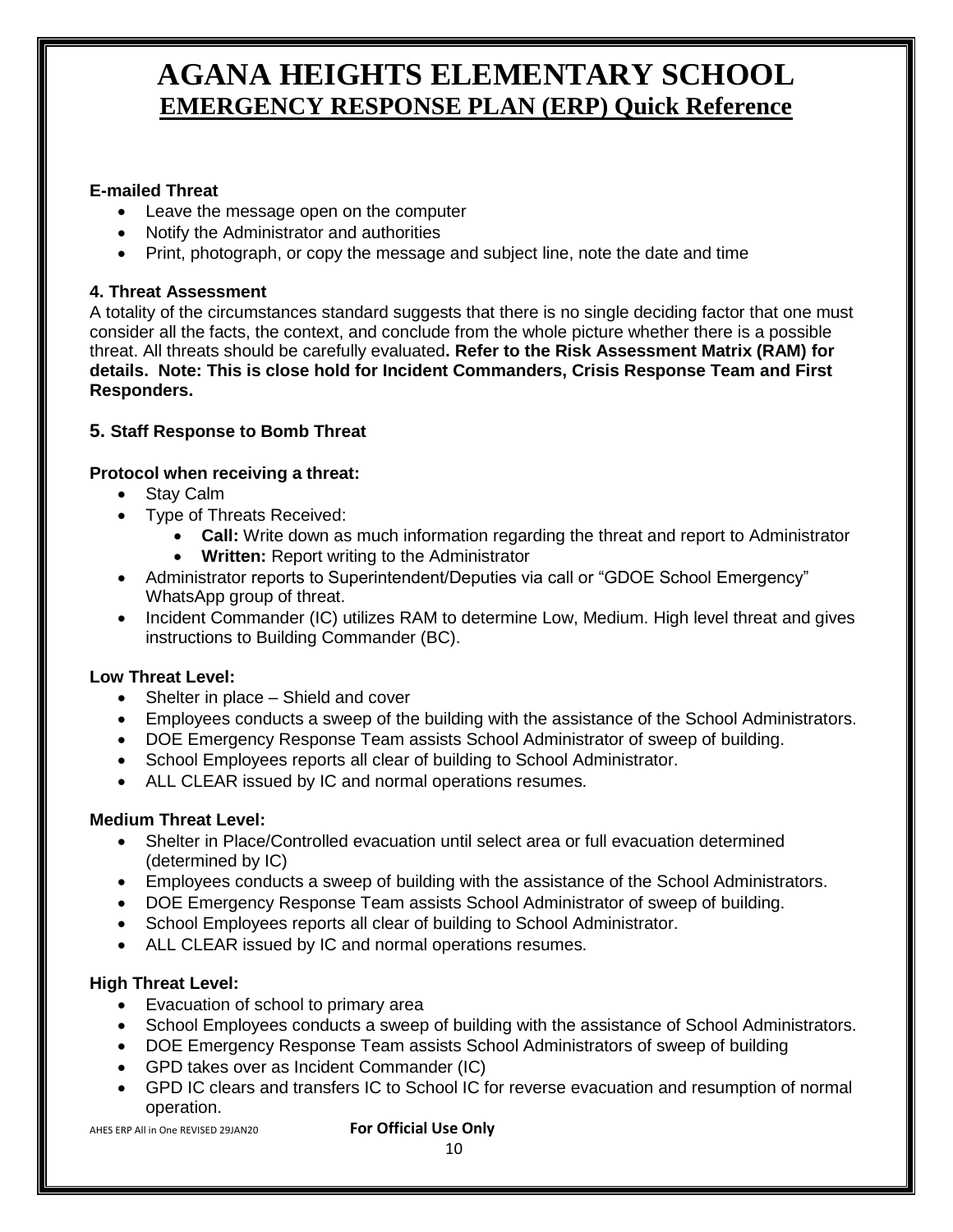#### **Incident Commander:**

- Immediately call 911
- Mobilize the building emergency response team(s)
- Evaluate authenticity of threat using the Risk Assessment Matrix (RAM)
- Decide on appropriate action or combination of actions:
	- **Shelter in Place: partial or full** 
		- School Employees and Administrators conduct a sweep of the building.
		- DOE ERT assists School Administrator of sweep of building
		- School Employees reports all clear of building to School Administrator
		- ALL CLEAR issued by IC and normal operations resumes.
		- **Evacuation: partial or full**
			- Select evacuation routes and assembly areas that are not in the vicinity of the suspicious item; ensure these routes have been searched and cleared
			- Notify police/fire/EMS of evacuation and request assistance
			- Account for all personnel
			- Evacuation Team confirms the building is empty
			- Bring Emergency Kit and Building Trauma Kits, if available
			- Advise all evacuees to remove all personal items (i.e. purses, backpacks)
		- **If evacuation is needed**
			- Debrief emergency services and assist in coordinating further actions
			- Take accountability and report
			- Open media, medical and family areas—brief regularly
			- As appropriate, determine reoccupy or dismiss action
			- Reoccupy when cleared and deemed appropriate
			- Dismiss in consultation with site administration
			- Notify all personnel of decision and ensure accountability
			- Administrator remain(s) on-scene until situation is resolved or until relieved by another administrator
		- **Search: partial or full**
			- Communicate with personnel about bomb threat condition
			- Limit access to building

#### **If Search or Sweep is initiated:**

- Assemble and deploy search teams
- Search the entire building and grounds
- Account for all personnel
- General Search guidelines include:
	- Start on the outside of the building and work inward
	- When inside, start at the bottom and work upward
	- Search personnel should always work towards one another
	- Listen for background noises
	- Clear evacuation routes and assembly areas
	- If suspicious item is located leave indicators for emergency services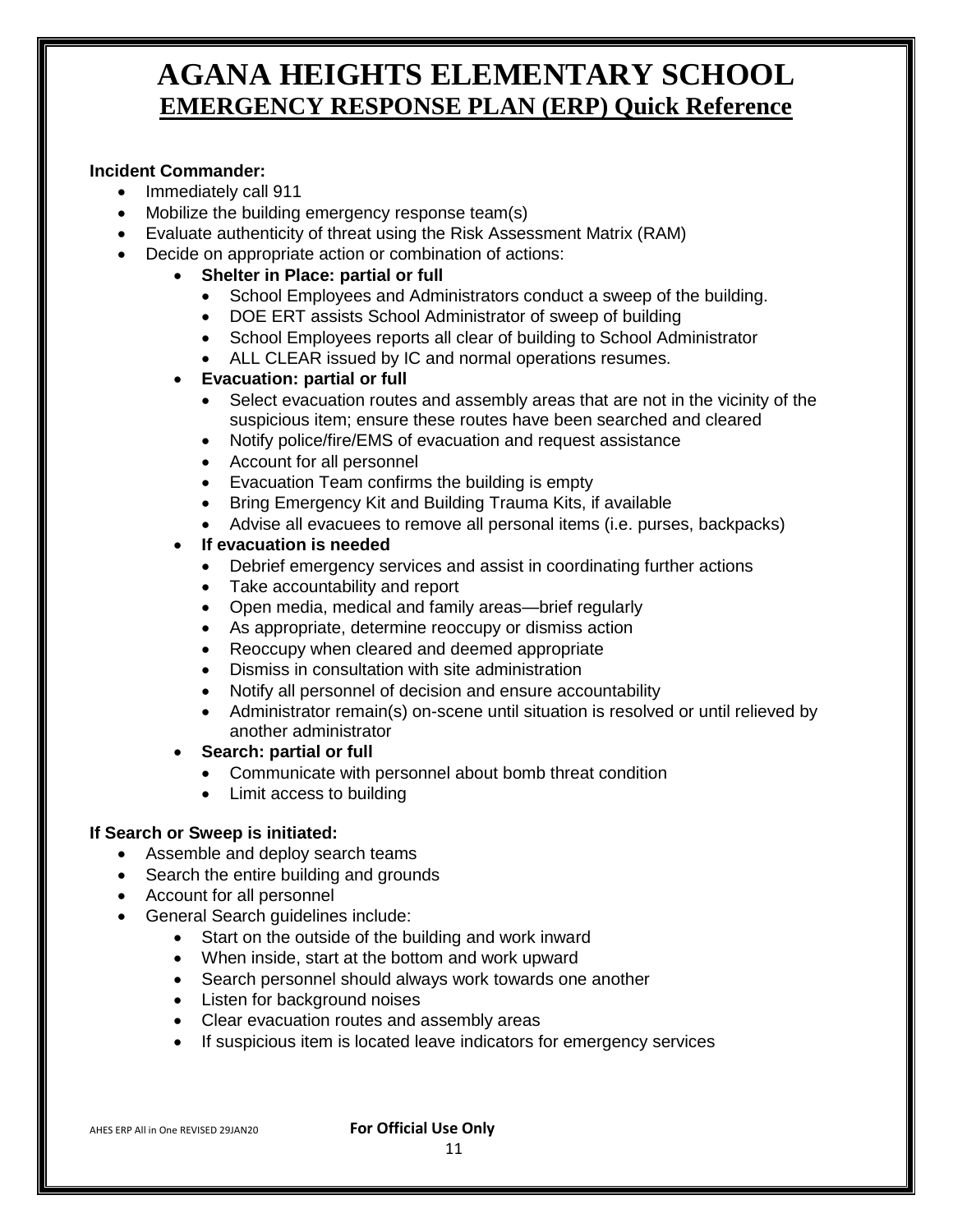#### **Personnel:**

- If search is initiated by the Incident Commander, make a quick and complete visual scan of the workplace and any other common areas assigned
- Divide room into various search levels
- First sweep all objects resting on the floor or built into walls, up to your waist
- Scan the room from waste– to chin-height
- Scan room from top of head to the ceiling, including air ducts, window tops and light fixtures
- If anything unusual is noticed, move people away from the potential hazard and immediately report the location of the object to the Incident Commander

#### **Use of radio communications is NOT recommended unless the area has been cleared**

#### **6. Suspicious Item**

#### **If Suspicious Item is found**

- **DO NOT** touch, tamper with, or move the item
- Immediately report item to Incident Commander and local law enforcement/first responders
- Incident Commander must:
	- Ensure area is secured & cleared of personnel
	- Notify Search Teams
	- **Ensure emergency responders are briefed**
	- Evacuation & Search teams should remain available to assist and inform evacuees, media, staff, and others

#### **NOTE: the discovery of one device should not automatically mean the conclusion of a search; more devices may be present!**

The Incident Commander must take this into consideration during the planning and execution stages of the facility's Bomb Threat Response Plan.

#### **Considerations**

- Threat Assessment—is the threat credible?
- Search results—were any suspicious items located?
- What type of response is warranted considering totality of the circumstances?

#### **Decide on appropriate action or combination of actions:**

- Shelter in Place: partial or full
- Evacuation: partial or full
- Search: partial or full

#### **A Final Note**

 Every bomb threat is unique and should be handled in accordance with the needs of the community. Prior to any threat, Incident Commander and administrators should utilize this and other existing federal guidance to work with their local first responders to establish a Bomb Threat Response plan that addresses each risk level appropriately and is optimal for their building(s) and personnel.

12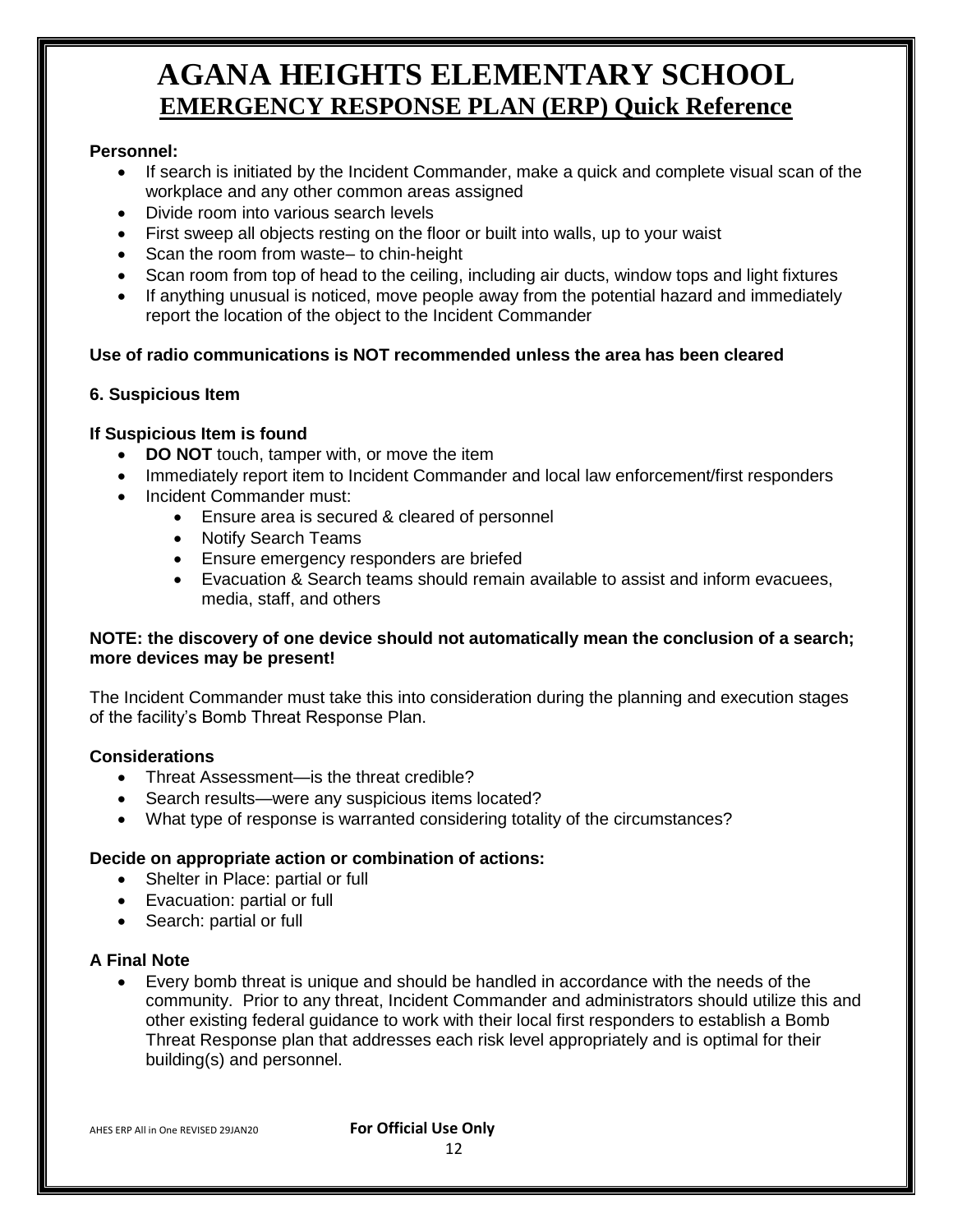### **ACTIVE SHOOTER**

When an Active Shooter is in your vicinity, you must be prepared both mentally and physically to deal with the situation:

#### **You have three options:**

#### **1. RUN**

- Have an escape route and plan in mind
- Leave your belongings behind
- Evacuate regardless of whether others agree to follow
- Help others escape, if possible
- Do not attempt to move the wounded
- Prevent others from entering an area where the active shooter may be
- Keep your hands visible
- Call 911 when you are safe

#### **2. HIDE**

- Hide in an area out of the shooter's view
- Lock door or block entry to your hiding place
- Silence your cell phone (including vibrate mode) and remain quiet

#### **3. FIGHT**

- Fight as a last resort and only when your life is in imminent danger
- Attempt to incapacitate the shooter
- Act with as much physical aggression as possible
- Improvise weapons or throw items at the active shooter
- Commit to your actions…….your life depends on it

#### **Shelter in place** – **The active shooter is in the facility.**

- Send emergency text to all employees via power announcement
- IC will issue a shelter in place order by announcing a warning over phone system/phone tree, sending a messenger to each office/division or via some other alternate method.
- Direct all personnel and visitors into offices or secure rooms.
- Lock office doors.
- Cover windows of office/rooms.
- Move everyone away from windows and doors.
- Have everyone silence their cell phone.
- Have everyone get down on the floor.
- Maintain situational awareness and report location of suspect to IC until GPD arrives.
- Allow no one outside of offices until the Incident Commander gives the all-clear signal.

### *\*Do not open the door! Wait for GPD to open and clear the room.*

AHES ERP All in One REVISED 29JAN20 **For Official Use Only**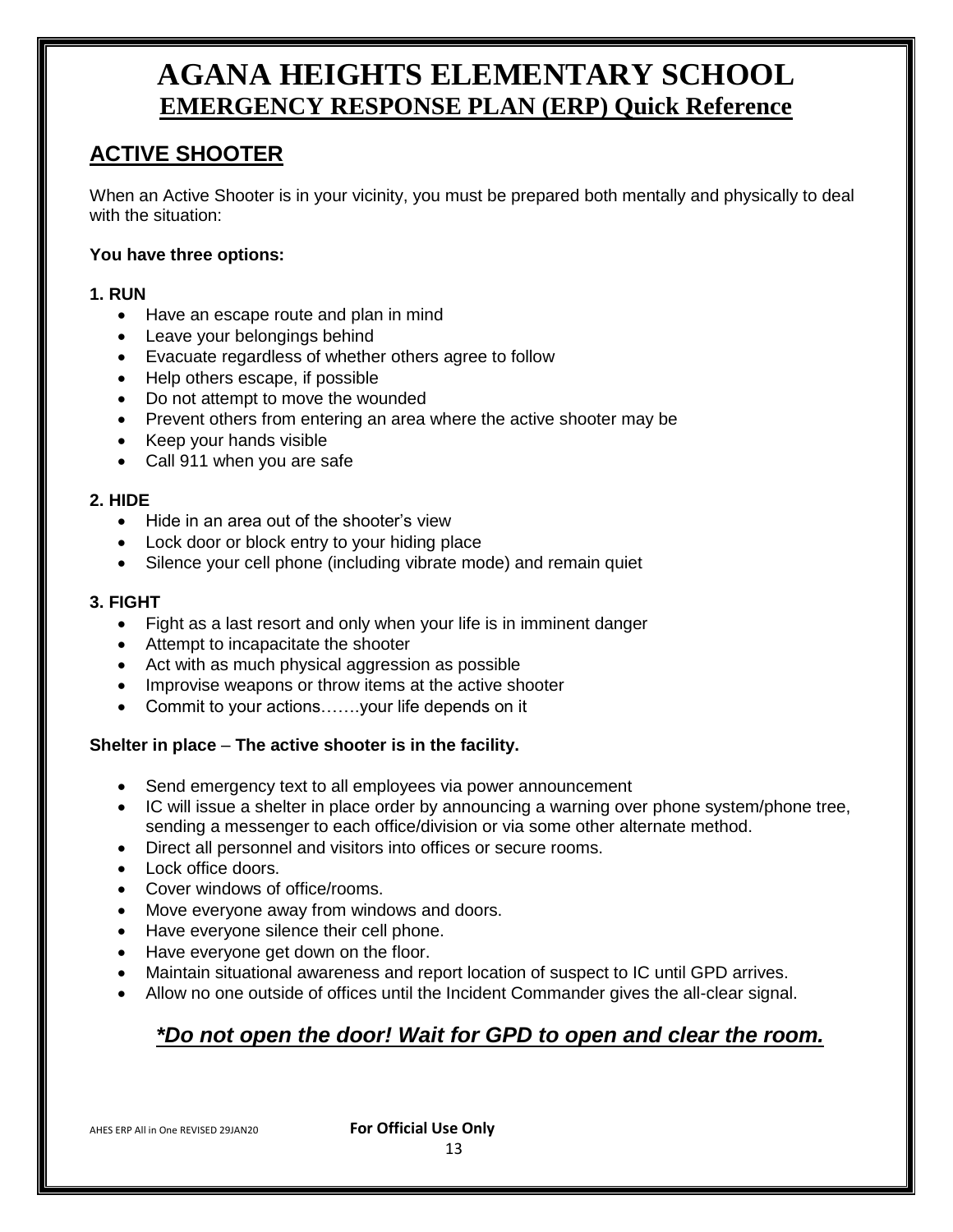#### **Lockdown – The active shooter is not on the grounds/facility. No one enters or exits.**

- Send emergency text to all employees via power announcement
- Incident Commander (IC) will issue a lock-down order by announcing a warning over phone system/phone tree, sending a messenger to each office/division or via some other alternate method.
- $\bullet$  Call 911
- Direct all personnel and visitors into offices or secure rooms.
- Lock office doors.
- Cover windows of office/rooms.
- Move everyone away from windows and doors.
- Have everyone silence their cell phone.
- Have everyone get down on the floor.
- Maintain situational awareness and report location of suspect to IC until GPD arrives.
- Allow no one outside of offices until the Incident Commander gives the all-clear signal.

#### *\*Do not open the door! Wait for GPD to open and clear the room.*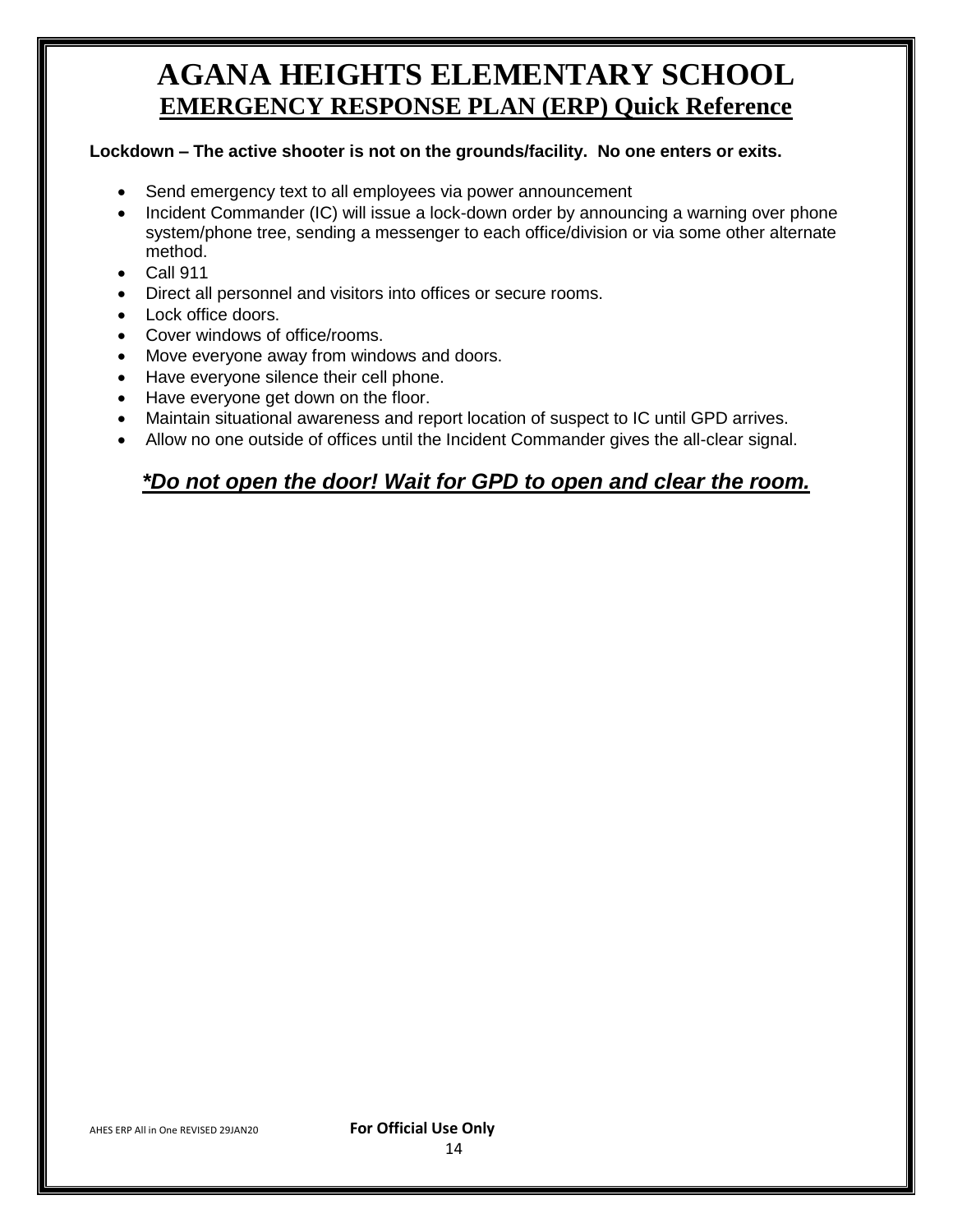### **ACTIVE THREAT WITH A WEAPON or ASSAULT**

#### **Steps to Follow**

- Signal a lockdown or shelter in place depending on the situation for your school campus.
- Call 911.
- Send emergency text to all employees via email, power announcement and/or WhatsApp.
- Maintain situational awareness and report location of suspect to IC until GPD arrives.
- If suspect threatens you with a weapon, do not try to disarm them. Back away with your arms up. Remain calm.

#### **Shelter in place – The active threat is in the facility**.

- Send emergency text to all employees via email, power announcement and/or WhatsApp.
- Incident Commander (IC) will issue a shelter in place order by announcing a warning over phone system/phone tree, sending a messenger to each office/division or via some other alternate method.
- Direct all personnel and visitors into offices or secure rooms.
- Lock office doors.
- Cover windows of office/rooms.
- Move everyone away from windows and doors.
- Have everyone silence their cell phone.
- Have everyone get down on the floor.
- Maintain situational awareness and report location of suspect to IC until GPD arrives.
- Allow no one outside of offices until the Incident Commander gives the all-clear signal.

#### *\*Do not open the door! Wait for GPD to open and clear the room.*

#### **Lockdown – The active threat is not on the grounds/facility. No one enters or exits.**

- Send emergency text to all employees via power announcement
- Incident Commander (IC) will issue a lock-down order by announcing a warning over phone system/phone tree, sending a messenger to each office/division or via some other alternate method.
- Direct all personnel and visitors into offices or secure rooms.
- Lock office doors.
- Cover windows of office/rooms.
- Move everyone away from windows and doors.
- Have everyone silence their cell phone.
- Have everyone get down on the floor.
- Maintain situational awareness and report location of suspect to IC until GPD arrives.
- Allow no one outside of offices until the Incident Commander gives the all-clear signal.

### *\*Do not open the door! Wait for GPD to open and clear the room.*

AHES ERP All in One REVISED 29JAN20 **For Official Use Only**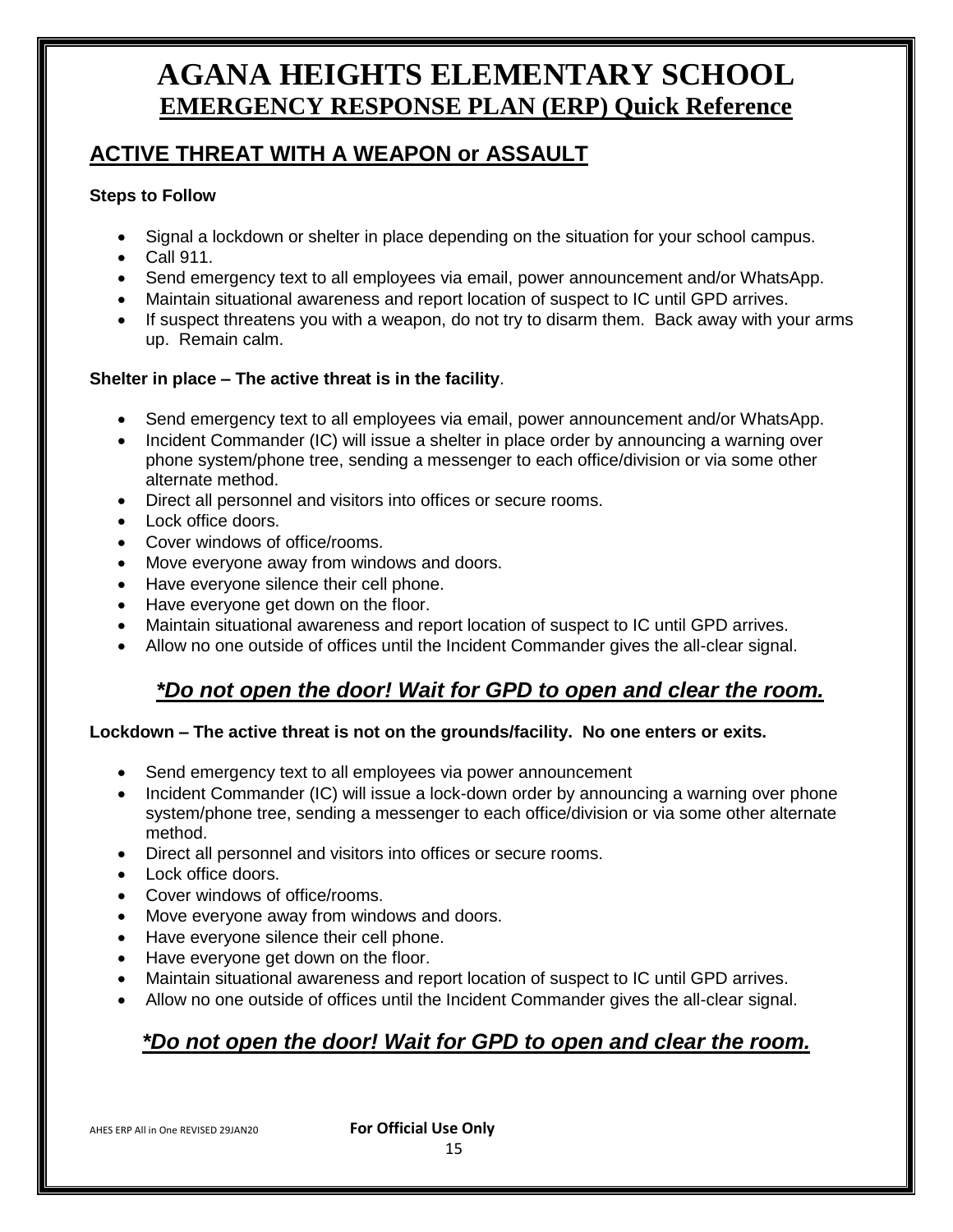### **EARTHQUAKE**

During an Earthquake, most injuries result from people being hit by falling objects and shattered glass, rather than being hurt in collapse buildings. Many injuries can be avoided if people take appropriate steps to prepare.

#### **Earthquake Preparedness**

- Conduct drills. Locate safe spots (e.g., under a sturdy table), and identify danger zones (e.g., near windows).
- Store heavy and breakable objects on low shelves.
- Secure bookshelves and tall furniture's to wall studs. Secure items that may fall.
- Move or secure hanging objects where people sit.

#### **Follow these measures to stay safe during an earthquake:**

- Drop, cover and hold.
- If indoors, stay there until the shaking stops.
- If outdoors, find a spot away from buildings, trees, streetlights and power lines and overpasses. Drop to the ground and stay there until the shaking stops.

#### **After an earthquake:**

- Check yourself for injuries.
- Look for and extinguish small fires
- Clean up spills.
- Inspect for damages. If there are major cracks in the building or utilities have been moved by the earthquake, get everyone out of the building *(see section under School Evacuation).*
- Do not enter the building until the building is declared safe. Incident Commander (IC) will notify personnel of termination of emergency.
- Resume normal operations.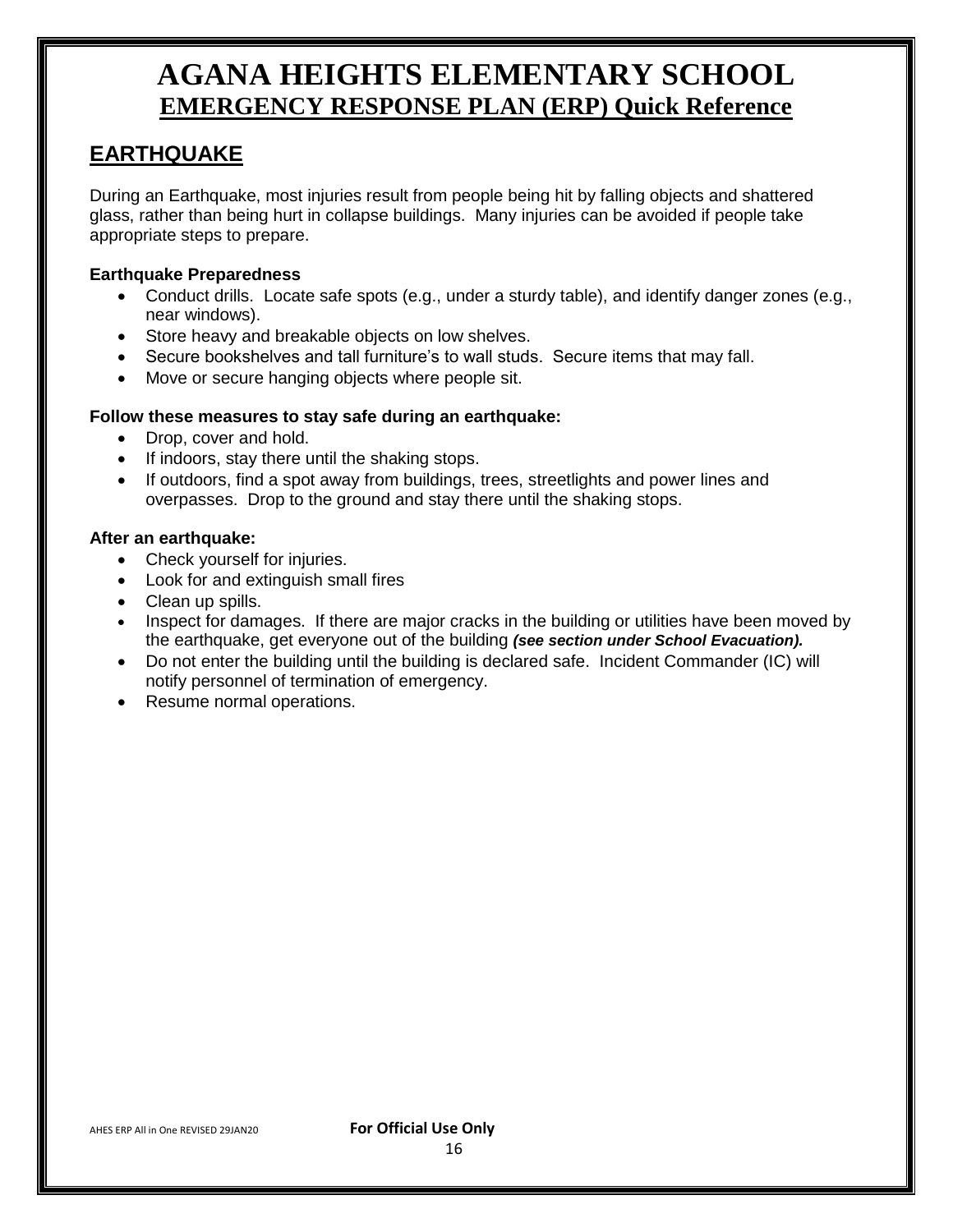#### **FIRE**

#### **1. Inoperable Fire Alarm System**

Schools are required to implement a Fire Watch Program when their fire alarm system is not fully operational. This requirement ensures full compliance of the law and code outlined by the Guam Fire Department.

The Fire Watch Program consists of school personnel being trained on the requirements and the actual implementation of the program. Each school shall identify a School Safety Liaison whose responsibility is to manage the program in concert with school administrators and to provide evidence of its implementation using the attached Fire Watch Log (FWL). Fire Watch procedures require **inspections every 45 minutes**  during operational hours of all impacted areas when people are present. Please ensure the FWL log is consistent with this timeline. In addition, the School Safety Liaison is responsible for ensuring that the requisite number of fire extinguishers are certified and placed on campus in accordance with Fire Code. The locations of each fire extinguisher shall be reflected on your school map. A copy of this map shall be in your FWL.

To assist with 100% compliance, the Deputy Superintendent of Educational Support and Community Learning or designee will be conducting random inspections of schools. The FWL should be in a folder clearly marked and located in the school's Main Office for easy access and inspection. All incidents of noncompliance will be reported for immediate corrective action.

The Department is currently working to establish contractual services to repair and maintain your fire alarm system. However, until services are in place and your school's fire alarm system is fully operational, a Fire Watch Program is required.

#### **Requirements dictated by Guam Fire Department are as follows:**

- Fire watch shall verify that all exit doors are operational and not obstructed. If doors are blocked, immediate actions shall be taken to correct the discrepancy.
- Fire watch shall look for obvious fire hazards such as defective electrical equipment, overloading of electrical outlets, and large accumulation of garbage.
- Fire watch shall be trained in the use of fire extinguishers, the locations of all fire extinguishers and be familiar with the type and size.
- Fire watch shall inspect all fire appliances to see that they are accessible, in a proper location and in good working order.

#### **2. Operable Fire Alarm System**

The school is responsible for conducting periodic checks to ensure the fire alarm system is operable.

#### **In the event a fire or smoke from a fire has been detected:**

• Activate the fire alarm signal.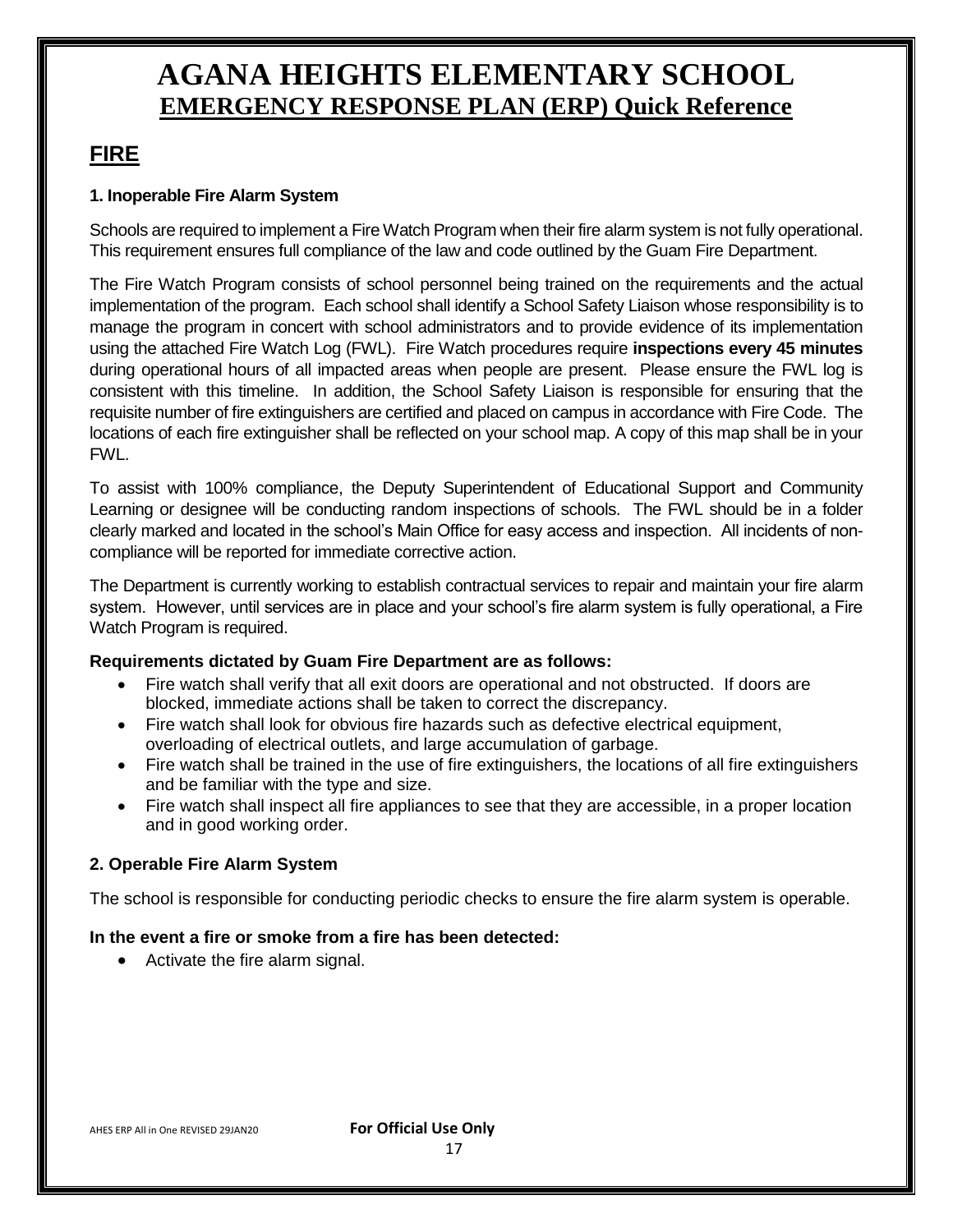#### **3. Steps to follow**

#### **In the event the fire alarm system activates:**

- Evacuate personnel to the appropriate evacuation site *(see section under School Evacuation)*
- Follow normal fire drill route. Follow alternate route if normal route is too dangerous.
- Administrators/Division Heads take office roster.
- Incident Commander notifies GPD (call 911).
- Administrators/Division Heads take roll after being evacuated.
- After role is complete, the Incident Commander may send personnel home.
- No one may re-enter building(s) until the Incident Commander notifies employees and staff of termination of emergency. Resume normal operations.

#### **Fire Suppression Safety Rules**:

If you are Community Emergency Response Team (C.E.R.T.) certified and the fire is small enough for you and a buddy to suppress, you shall:

- Use safety equipment at all times. If you are not equipped to protect your personal safety, leave the building.
- Work with a buddy. Don't ever try to fight a fire alone.
- Have a backup team, whenever possible. A backup team can support your fire suppression efforts and can provide help if you need it.
- Always have two ways to exit the fire area. Fires spread much faster than you might think. Always have a backup escape plan in case your main escape route becomes block.
- Look at the door. If air is being sucked under the door or smoke is coming out the top of the door, do not touch the door.
- Feel closed doors with the back of the hand, working from the bottom of the door up. Do not touch the door handle before feeling the door. If the door is hot, there is fire behind it. Do not enter! Opening the door will feed additional oxygen to the fire.
- Confine the fire, whenever possible, by closing doors and keeping them closed.
- Stay low to the ground. Smoke will naturally rise. Keeping low to the ground will provide you with fresher air to breathe.
- Maintain a safe distance. Remember the effective range of your fire extinguisher. Don't get closer that necessary to extinguish the fire.
- Never turn your back on a fire when backing out.
- Overhaul the fire to be sure that it is extinguished and stays extinguished.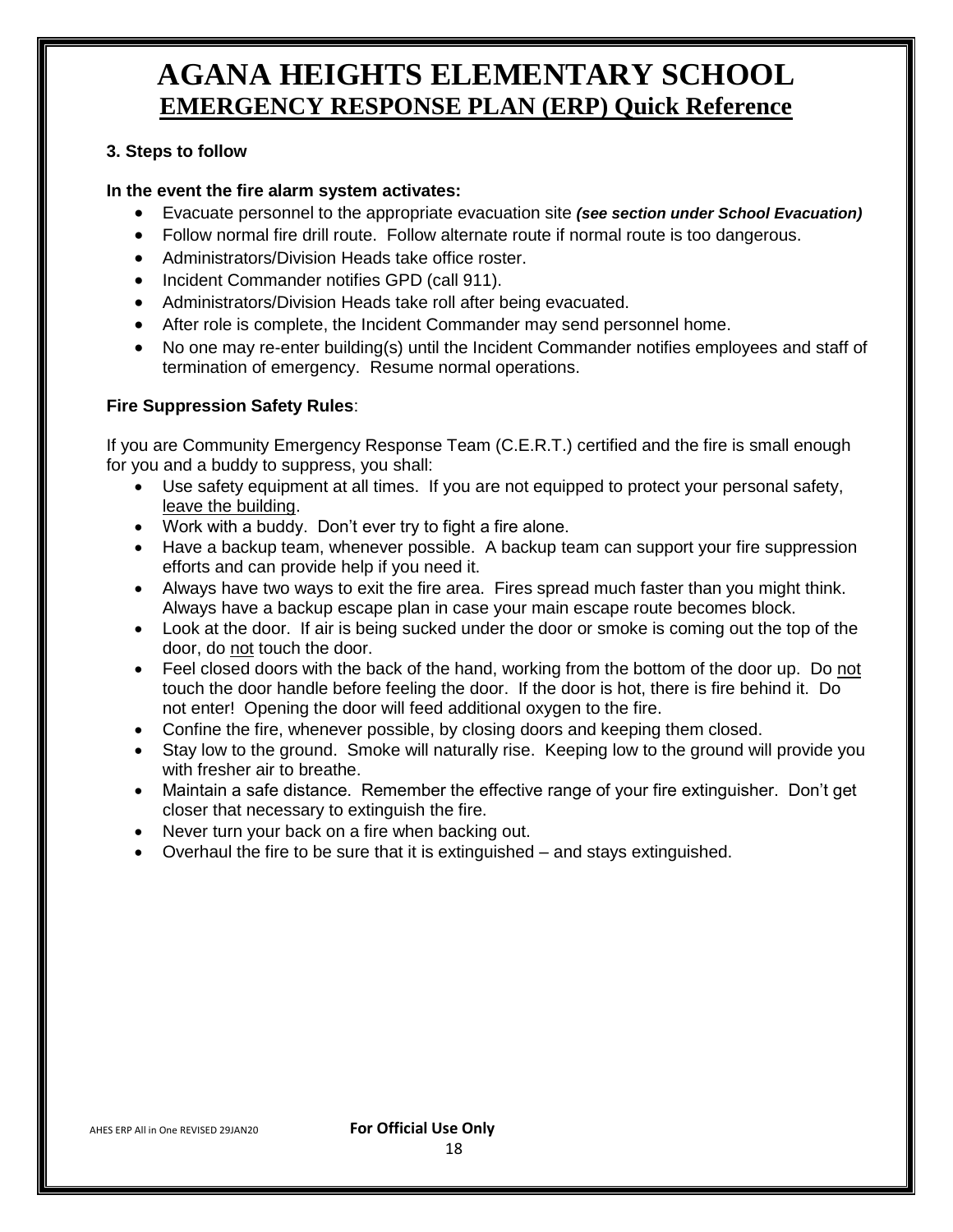#### **FOOD BORNE ILLNESS**

#### **Nurse:**

- The nurse will determine the severity based on the number of sick with similar symptoms as follows: *Less than 5 = Non urgent / 5 to 9 = Urgent / 10 or more = Emergency*
- When the nurse suspects food borne illness, immediately notify the Administrator/IC.
- Parents of students will be notified by phone as soon as possible.
- Medical referrals will be prepared for students.
- Should the number of cases increase or become unusual, notify the **IC.**
- Complete the triage tags for all students.
- If the ill person(s) are to be transported to the hospital, call 911 and ensure that one **DOE staff** accompany them with a copy of records.
- If the parent/guardian choose to accompany the transported person(s) or take them home, have them sign a **release form.**
- If the parents choose to transport the student(s) to their doctor/medical clinic have them sign a **release form** and give them the **completed medical referral**.
- Document the disposition of each person on the Intake Log.
- Notify the IC once all patients have been released from triage and the event is over.
- Complete an After-Action Report as soon as possible for the event debriefing.

#### **School Administrator/(IC**):

- Incident Commander (IC) will activate the Incident Command Post (ICP) upon notification of a possible food borne illness by the school nurse.
- Notify the Deputy Superintendent, ESCL. 300-1631
- Notify the Nursing Administrator/SSSD Administrator. 300-1623
- Notify DOE Food & Nutrition Services Management Division. (**FNSMD**) 300-2490
- Send support staff to assist the nurse.
- Activate the CERT Team to meet in the **ICP** for briefing.
- Send support team to assist the nurse.
- Should the severity level escalate, activate the Command Staff Liaison and the Parent Reunification Team and conduct briefing.
- Once the GFD sets up their Incident Command Post at the school, brief GFD **IC** on the situation and establish a Unified Command.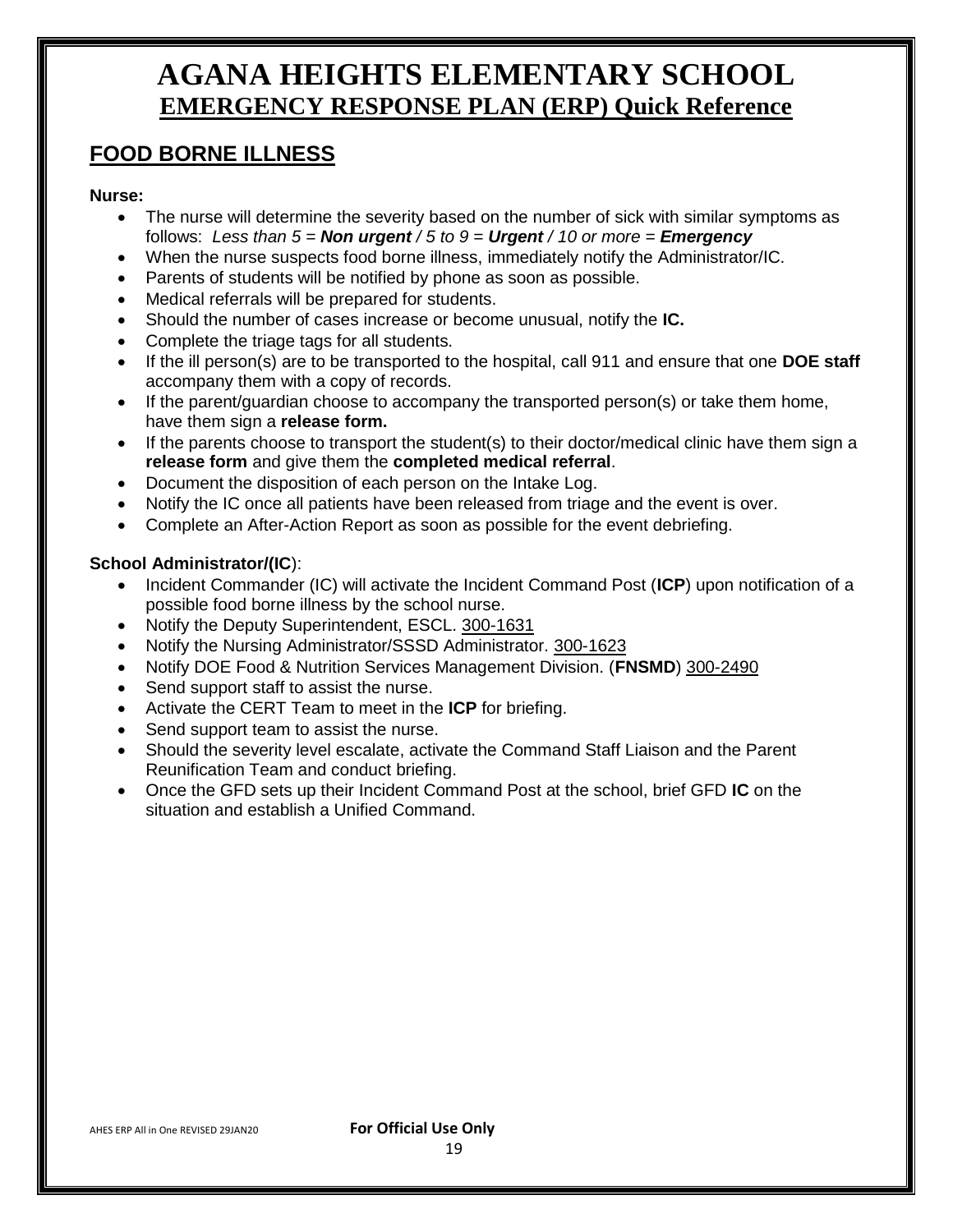#### **SERIOUS INJURY/DEATH**

#### **If incident occurred at work:**

- Call 911.
- Notify CPR/first aid certified persons in office building of medical emergencies (names of CPR/first aid certified persons are listed in Crisis Team Members section).
- If possible, isolate affected personnel member.
- Notify Incident Commander.
- Incident Commander notifies all administrators/Division Heads.
- Activate C.E.R.T team. Designate staff person to accompany injured/ill person to hospital.
- Incident Commander notifies the family of affected personnel.
- Direct witness (es) to GPD investigators.
- Determine method of notifying family and friends.
- Refer media to Superintendent of Education (671) 300-1547<br>DOE PIO Telephone Numl

Telephone Numbers (home, work, mobile)

#### **Note: Refer to the Student Procedural Assistance Manual Post-crisis intervention:**

- District School Psychologist will coordinate for counseling services and determine level of intervention for personnel.
- Designate rooms as private counseling areas.
- Escort affected personnel, siblings, close friends, and other "highly stressed" personnel to counselors.
- Debrief all personnel.
- Assess stress level of all personnel.
- Recommend counseling to overly stressed personnel.
- Follow-up with personnel who received counseling.
- Designate employee(s) to attend funeral.
- Allow for changes in normal routines or test schedules to address injury or death.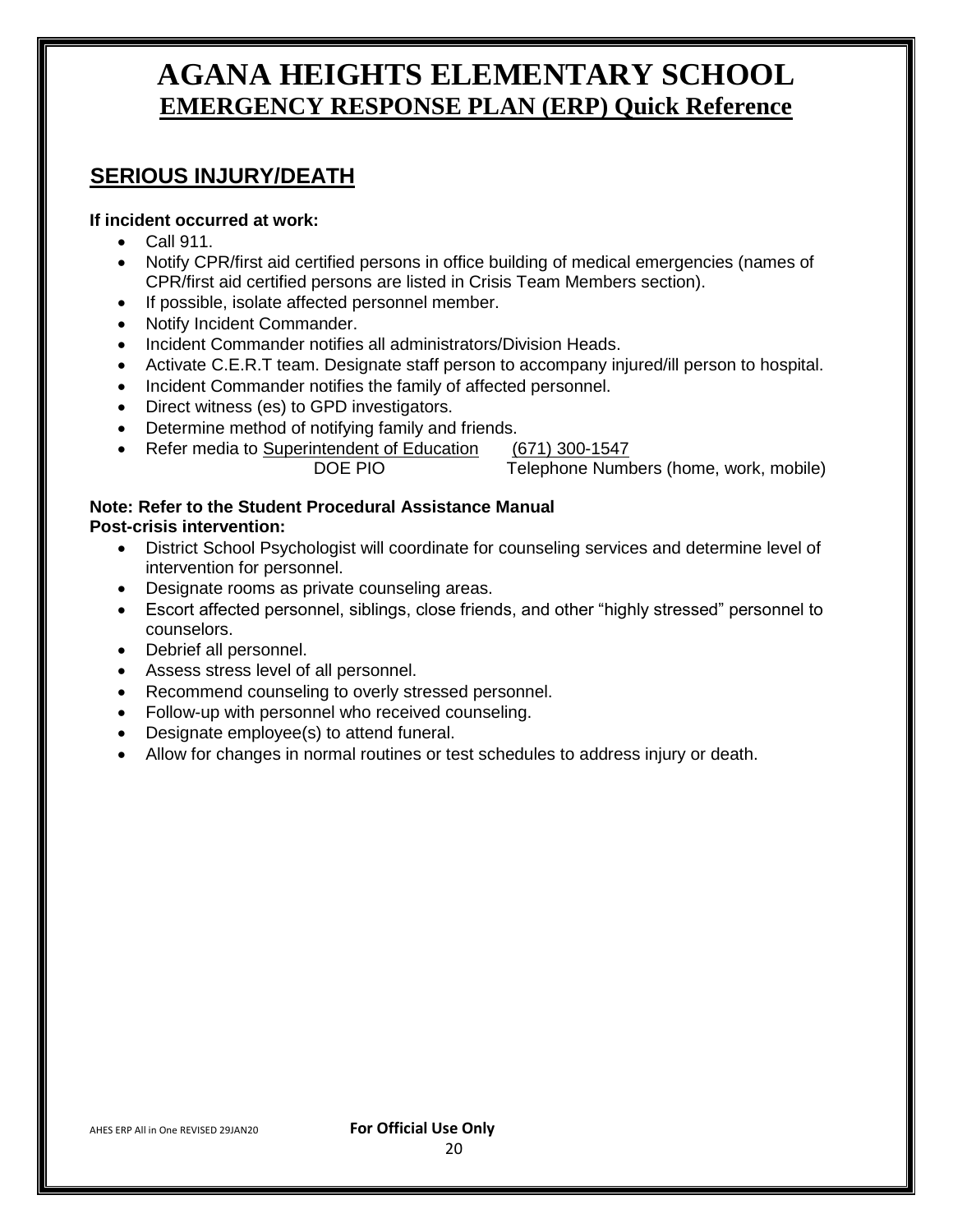### **TERRORIST EVENT**

Weapons of mass destruction likely to be employed by terrorists fall into four basic categories: Nuclear, Biological, Chemical, and Conventional. The below outlined procedures will protect employees and staff should such attacks occur.

#### **Nuclear:**

Defense against nuclear weapons depends primarily on distance from the point of detonation. If time permits:

- Move personnel to specifically identified basement or lower level rooms. Interior hallways may be used as an alternate.
- Close all doors leading into hallways to minimize flying glass.
- All people assume the **duck, cover and hold** position on the ground.
- Shut down all utility systems to the building. (Gas and electricity are the priorities)
- Shelter in place to protect from fall out if attack is far enough away.
- Keep personnel inside buildings. Allow personnel to leave once cleared to do so by public safety, emergency management, or military authorities

#### **Biological:**

Defense against biological attacks is difficult. Awareness of an attack is usually not possible for days or weeks. The first signs may emerge as personnel notice a higher than usual incidence of various symptoms. Should an attack be discovered while in progress Central Office should:

- Reverse-evacuate all people into office buildings.
- Shelter in place. **(Do not use basements or low lying areas)**
- Close all doors and windows.
- Shut down the HVAC system. (Limit airflow from outside)
- Seal doors, windows, and vents with plastic and duct tape.
- Keep personnel inside buildings. Allow personnel to leave once cleared to do so by public safety, emergency management, or military authorities.

#### **Chemical:**

- Reverse-evacuate all people into the buildings.
- Shelter in place. **(Do not use basements or low lying areas)**
- Close all doors and windows.
- Shut down the HVAC system. (Limit airflow from outside)
- Seal doors, windows, and vents with plastic and duct tape.
- Be prepared to treat personnel who experience a reaction to the chemical agent.
- The decision to evacuate should be made after consulting with public safety, emergency management, or military authorities.

#### **Conventional:**

The danger from the blast effect of conventional explosive devices is similar to nuclear devices with a higher rate of survivability. If responding to the threat of an imminent blast nearby:

- Move employees and staff to specifically identified basement or lower level rooms. Interior hallways may be used as an alternate.
- Close all doors leading into hallways to minimize flying glass.
- All people assume the *duck, cover, and hold* position on the ground.

21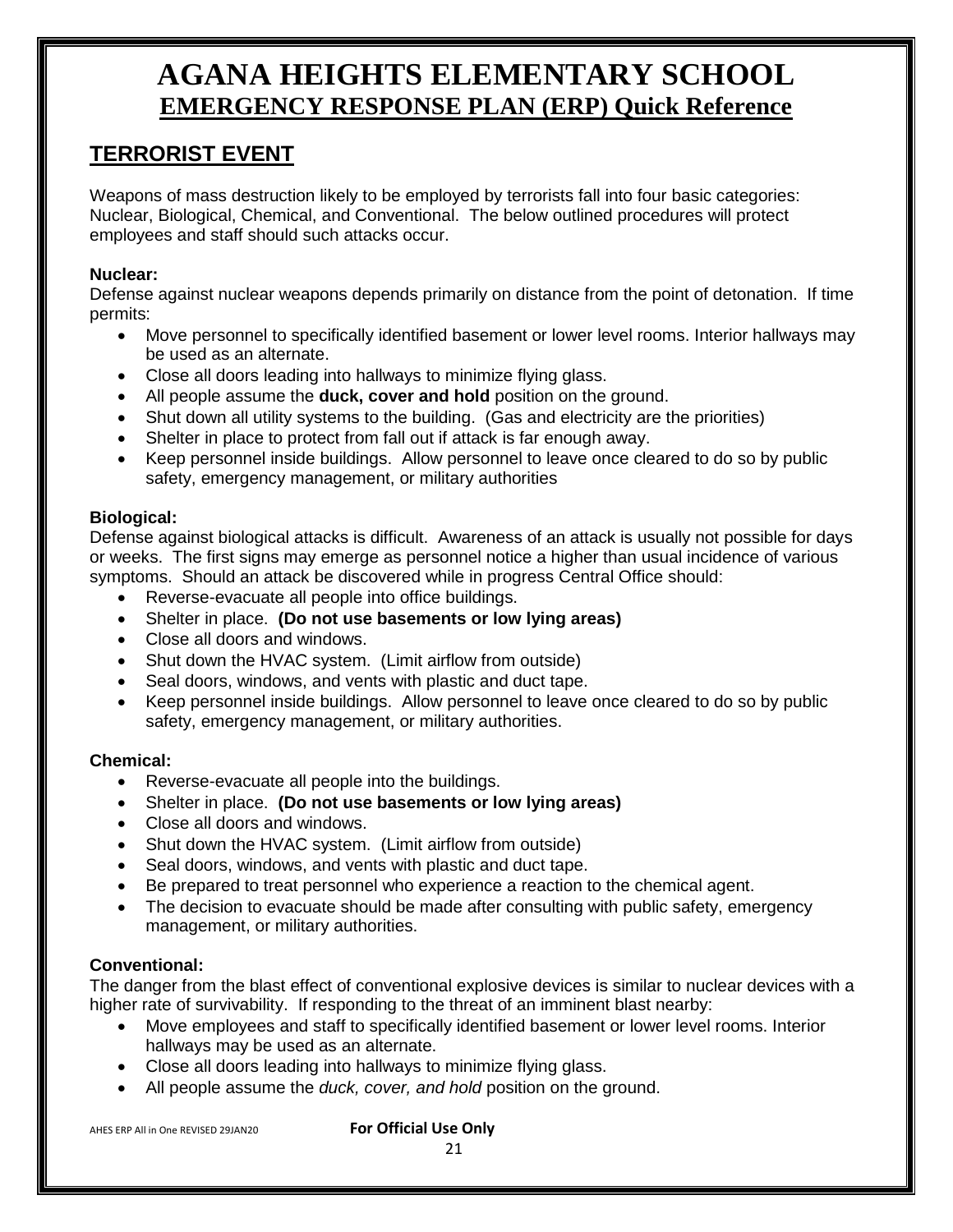- Shut down all utility systems to the building. (Gas and electricity are the priorities)
- Shelter in place to protect from fall out if attack is far enough away.
- Keep employees and staff inside buildings. Allow parents to pick up their children at their own discretion once cleared to do so by public safety, emergency management or military authorities

#### **Radiological:**

DOE Central will be notified if radiological release requires protective actions. There are two basic protective actions: sheltering and evacuation.

#### **Shelter in Place:**

- $\bullet$  Bring everyone inside building(s).
- Close all exterior doors and windows.
- Turn off any ventilation leading outdoors.
- Cover up food not in containers or put it in the refrigerator.
- If advised, cover mouth and nose with handkerchief, cloth, paper towels or tissues.
- Duct

#### **Evacuation Notification**:

- Incident Commander notifies all personnel that they are to evacuate.
- Incident Commander notifies personnel of the evacuation and whether to go home or to a relocation center. Instruct personnel to take belongings.
- Employees should close all windows, turn off lights, electrical equipment, generator, water faucets, and air conditioning.
- Place evacuation sign on your office door.
- Lock doors.
- School Administrators take accountability for their personnel and report status to the IC.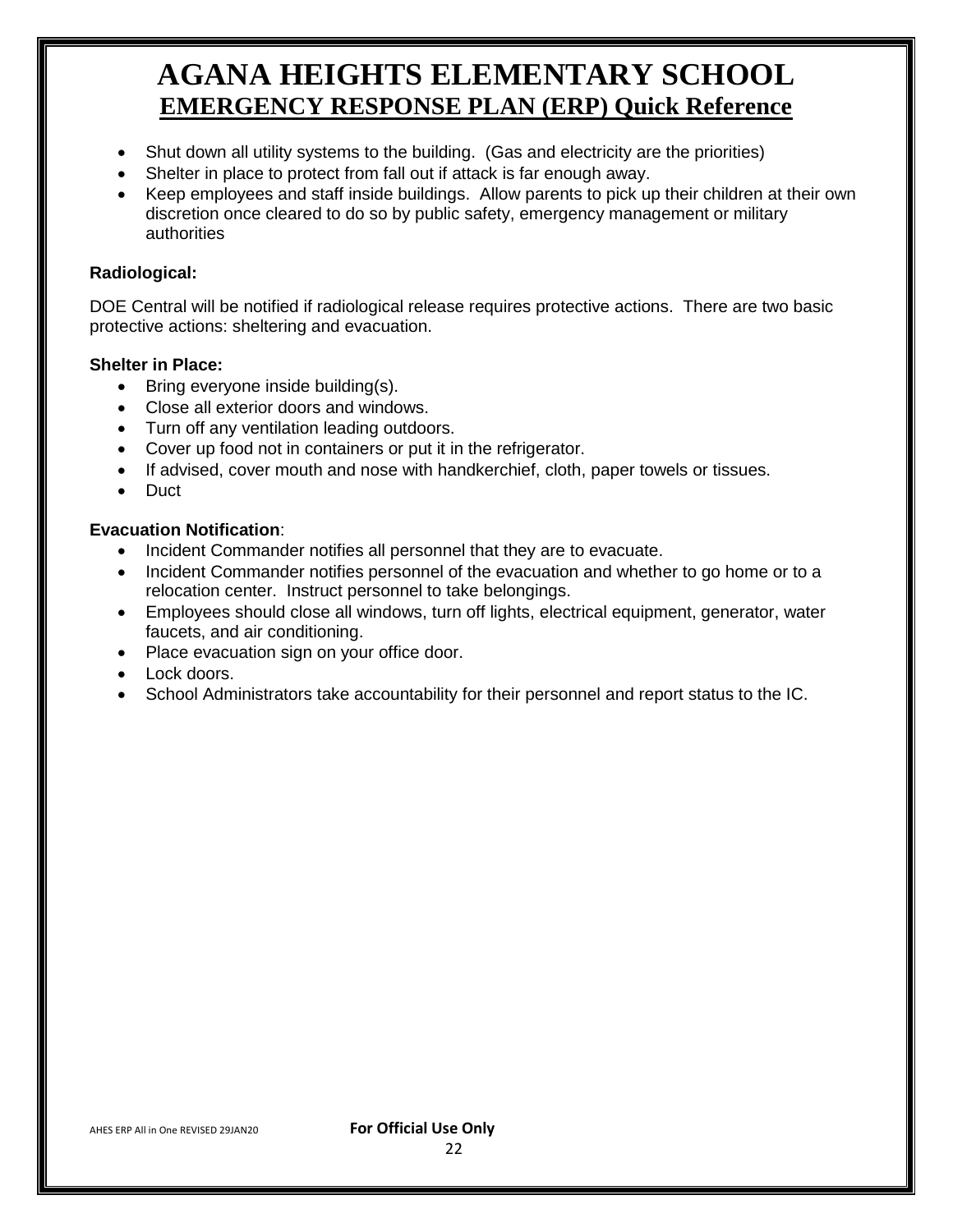### **CONDITION OF READINESS (Tropical Depression/Storm/Typhoon)**

#### **Upon declaration of Condition of Readiness 3 (COR-3):**

- Offices will remain open and offices will continue with their normal schedules.
- All available 12 month employees will clear the central offices of all items that can become airborne.

#### **Upon declaration of Condition of Readiness 2 (COR-2) - During work hours:**

- All personnel will begin the securing of the facilities.
- Administrators & Division Heads shall inspect the buildings and grounds for loose items and will have personnel secure them.
- Each administrator/division will be responsible for securing their offices.
- Office personnel will secure all books, registers, files and supplies in a safe part of the building.
- Once employees have completed to lockdown the facilities they will be dismissed immediately.
- The Superintendent or appointee will meet with the Safety Liaison and all administrators/division heads for a weather update and assignments prior to the SA reporting to GHS/OCD.

#### **Upon declaration of Condition of Readiness 2 (COR-2) - After work hours:**

 Administrators and division heads and personnel shall immediately report to their office and secure as specified above. Then release all personnel to go home.

#### **Upon declaration of Condition of Readiness 1 (COR-1):**

- Stay under shelter and follow the recommendations of Civil Defense.
- The Superintendent or her appointee will stay in close communication with Emergency Operations Center (GHS) Shelter rep with hourly updates of status reports. (See ICS-Status report form)

#### **Upon declaration of Condition of Readiness 4 (COR-4):**

- All office personnel and instructional staff report to their respective offices to assist in the cleanup and restoration of the facilities.
- All DOE personnel not assigned to an office will report before and after a storm to their immediate supervisor.